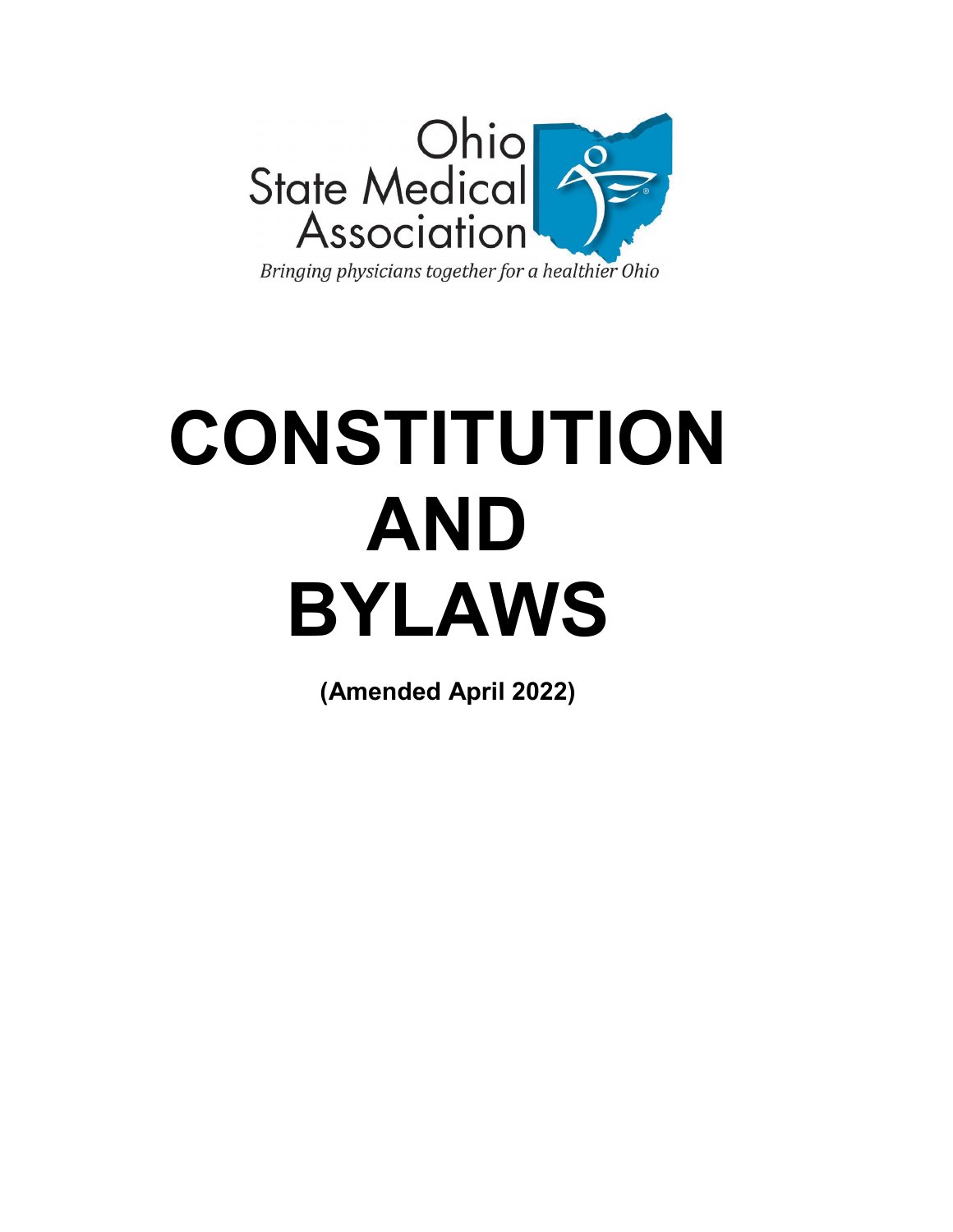# **Mission Statement**

**Revised and approved by the OSMA Council - September 2013**

*"The Ohio State Medical Association (OSMA) is dedicated to empowering physicians, residents and medical students to advocate on behalf of their patients, communities and profession."*

# **Vision Statement**

**Revised and approved by the OSMA Council – September 2013**

*"Bringing physicians together for a healthier Ohio.*

# **Values Statement**

**Revised and approved by the OSMA Council - September 2013**

*The OSMA values:*

- *The sanctity of the physician-patient relationship*
- *The role of physicians as the leader of the health care team*
- *Innovation that transforms health care delivery and improves the health of patients and the patient experience*
- *Access to high quality, affordable health care*
- *The role of patients in improving their health*
- *The future generation of physicians – medical students, residents, and fellows*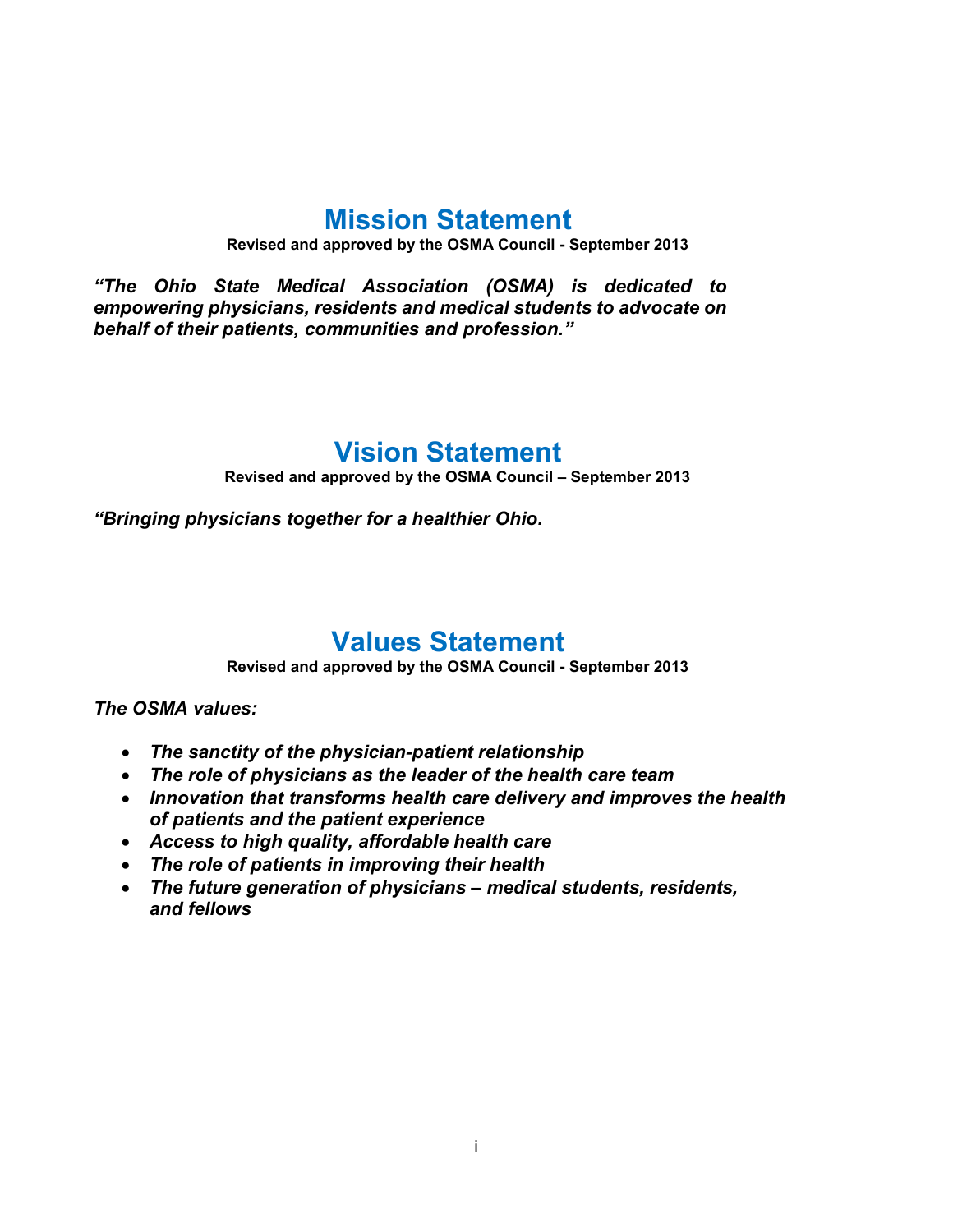# **OSMA Strategic Priorities**

**Revised and approved by the OSMA Council – October 2019**

# *Sustainability*

*OSMA will increase physician engagement over the next 3 years (2020- 2023) to enhance membership and partnerships in order to maintain financial stability*

# *Advocacy*

*OSMA will be the voice for physicians advocating the role of professionals in the changing health care landscape and working collaboratively with like-minded health care organizations* 

*Healthier Ohio: Physician Well-Being, Professionalism, Public and Population Health*

*OSMA will support the healthy personal and professional development of physicians as well as lead and support physicians as they address population health improvement and public health needs*

*Governance and Operations*

*OSMA will evaluate its governance structure and relationships with other medical societies and organizations to insure we are providing adequate input for all physicians and becoming a more nimble and responsive organization*

*Brand Awareness: Communications/Public Relations/Marketing*

*The OSMA will redesign its member and public facing communications to create a widely known brand and to clearly communicate OSMA strategic priorities and advocacy successes using physician leaders and multiple communication channels*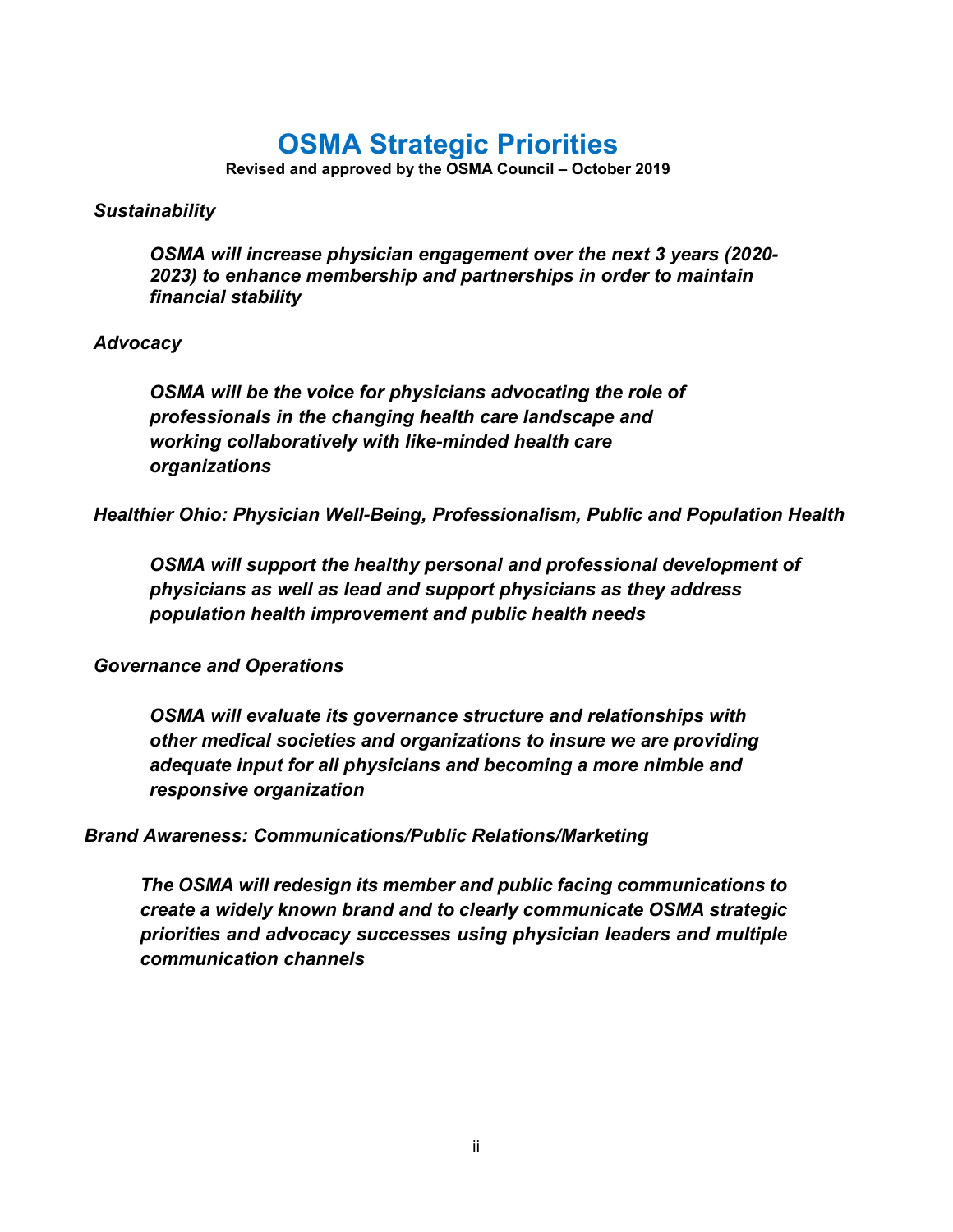# **Index to Constitution and Bylaws**

| <b>Annual Meeting</b>                  |  |
|----------------------------------------|--|
|                                        |  |
|                                        |  |
| <b>The Council</b>                     |  |
|                                        |  |
|                                        |  |
|                                        |  |
|                                        |  |
|                                        |  |
|                                        |  |
|                                        |  |
|                                        |  |
| <b>Composition of this Association</b> |  |
|                                        |  |
|                                        |  |
|                                        |  |
|                                        |  |
|                                        |  |
|                                        |  |
|                                        |  |
| <b>House of Delegates</b>              |  |
|                                        |  |
|                                        |  |
|                                        |  |
|                                        |  |
|                                        |  |
|                                        |  |
|                                        |  |
|                                        |  |
|                                        |  |
|                                        |  |
|                                        |  |
|                                        |  |
|                                        |  |
|                                        |  |
|                                        |  |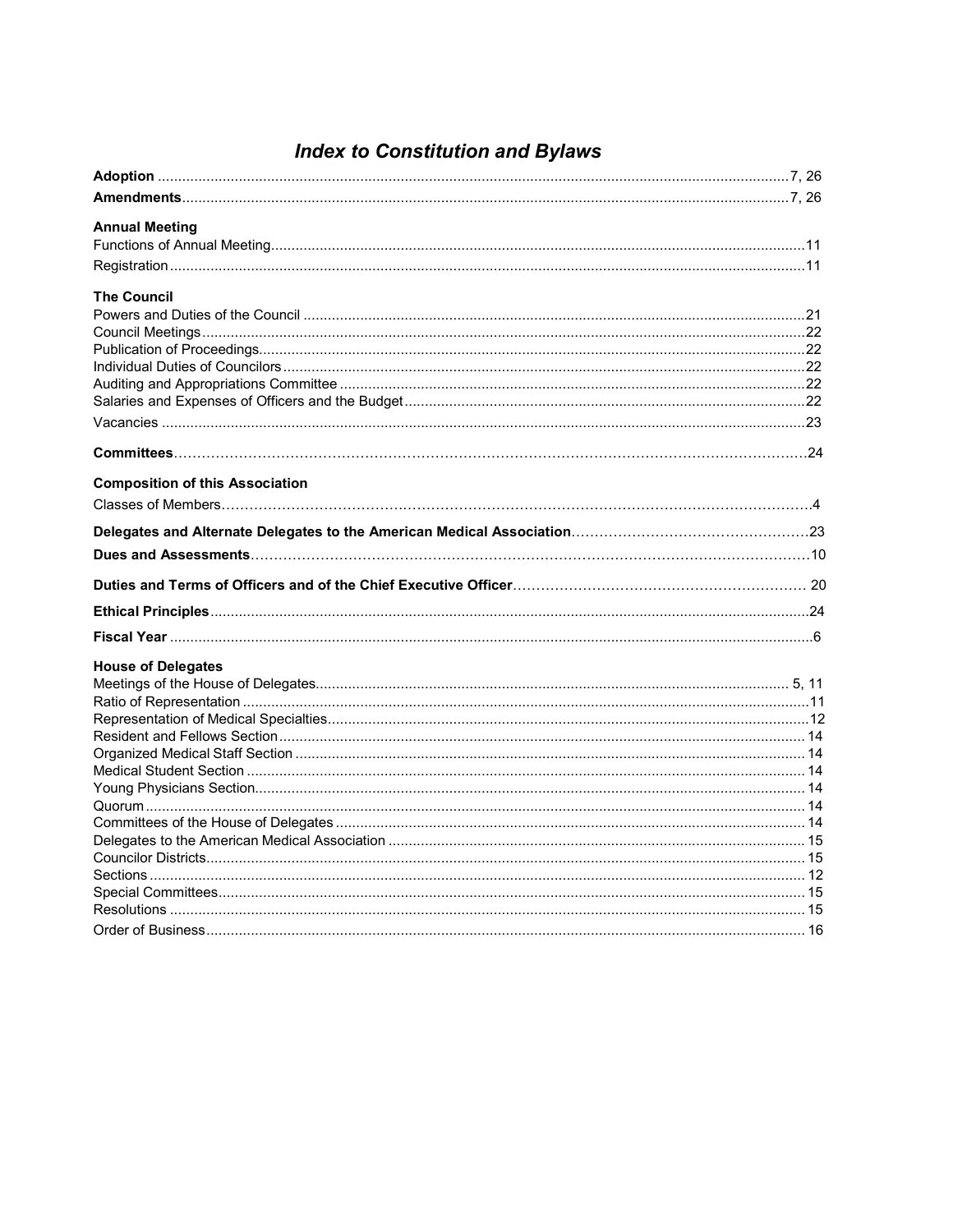| Indemnification   |  |
|-------------------|--|
|                   |  |
|                   |  |
|                   |  |
|                   |  |
| <b>Meetings</b>   |  |
|                   |  |
|                   |  |
|                   |  |
| <b>Membership</b> |  |
|                   |  |
|                   |  |
|                   |  |
|                   |  |
|                   |  |
|                   |  |
|                   |  |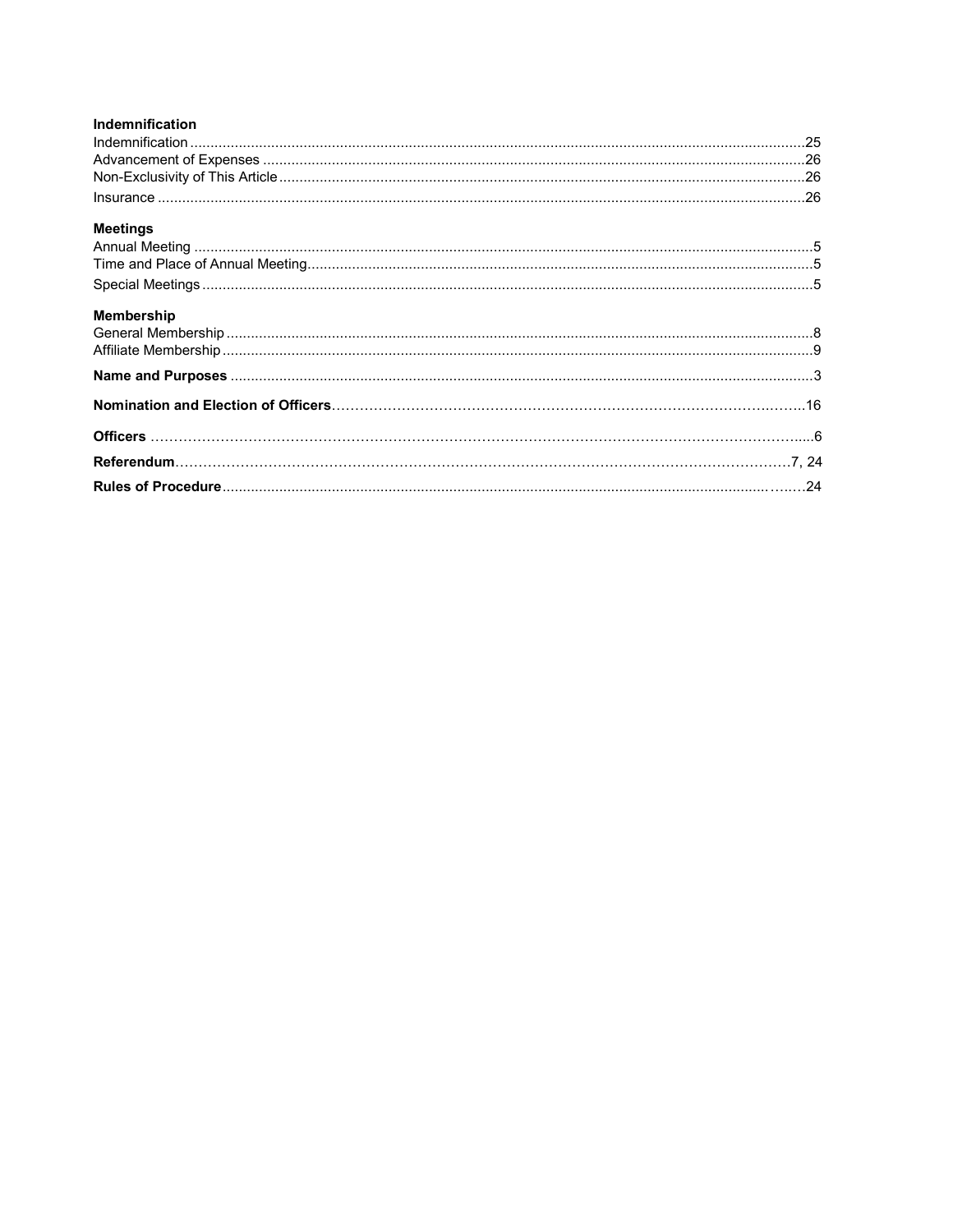# **Ohio State Medical Association Constitution and Bylaws**

# **CONSTITUTION ARTICLE I NAMES AND PURPOSE**

**Section 1. Name.** The name and title of this corporation shall be Ohio State Medical Association.

**Section 2. Purposes.** The purposes of this Association shall be:

(1) To bring into one organization the physicians of the State of Ohio and through this, and similar societies of other states, to maintain and support the American Medical Association.

(2) To formulate and maintain educational programs designed to provide better service to the public in matters of personal and public health.

(3) To encourage among members of the medical profession the interchange of views on all phases of medical science, to the end that each member of the profession may be better equipped to serve society and promote the health of the public.

(4) To maintain and advance the standards of medical practice in this state by requiring adherence by the members of the profession to the concepts of professional ethics.

(5) To study, formulate methods and provide information on health care delivery systems.

(6) To represent the opinions and policy positions of the members, as approved by the House of Delegates or the Council, before governmental bodies and agencies.

(7) To carry on such functions and activities as are deemed necessary or desirable to effectuate the above purposes.

# **ARTICLE II OSMA DISTRICTS**

The House of Delegates shall establish the number and size of OSMA districts within the state taking into account geographic boundaries and number of physicians residing or practicing within each district. The OSMA Council shall evaluate the number and size of districts every five years and recommend changes, if any, to the House of Delegates.

Within each OSMA district, physicians in each county may form self-governing county societies or multi county societies. Members of the county or multi county societies are not required to be members of OSMA but only OSMA members will be counted for purposes of determining delegate counts for each district to the House of Delegates.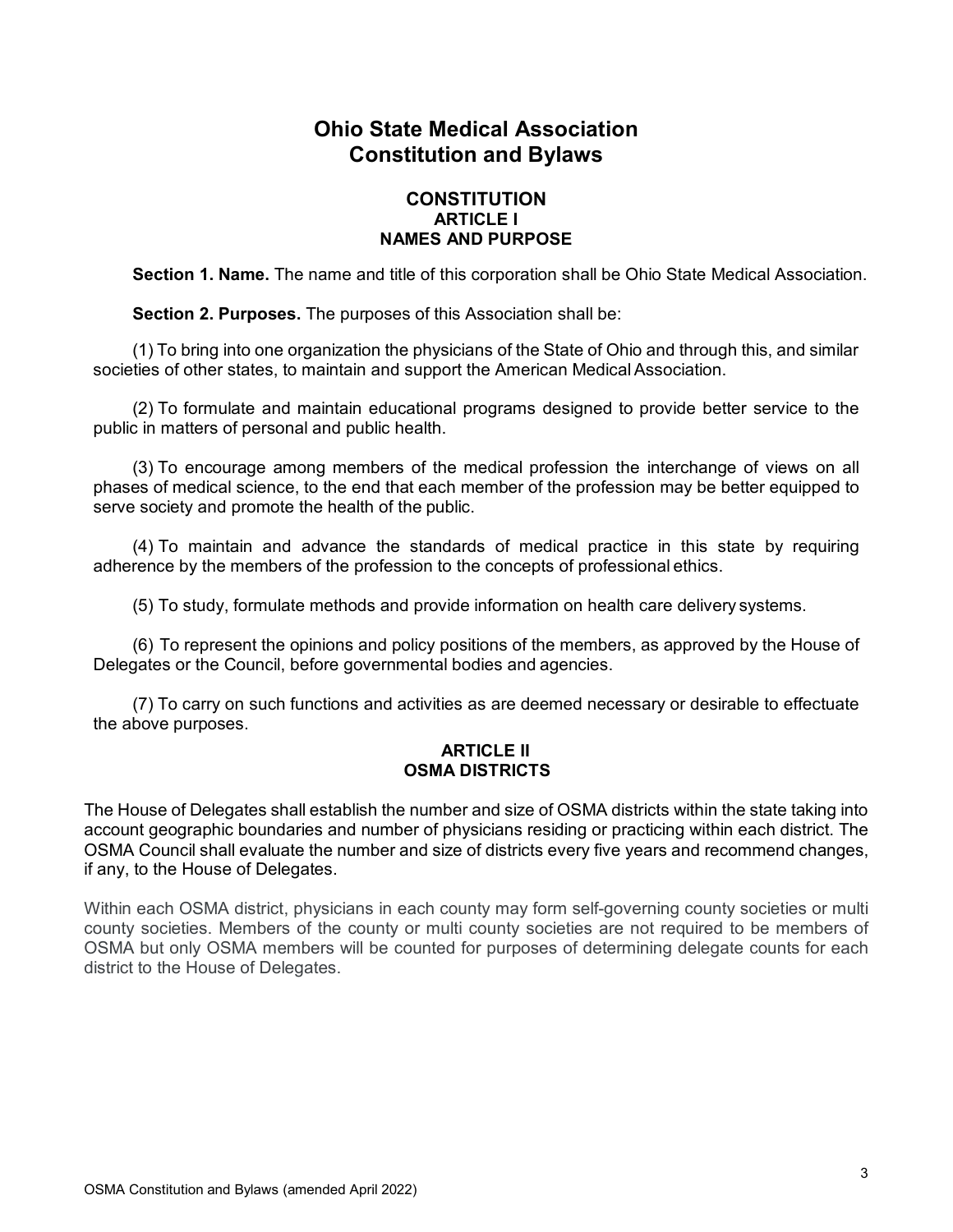#### **ARTICLE III COMPOSITION OF THIS ASSOCIATION**

**Classes of Members.** There are two classes of membership: general and affiliate. These classes, in addition to their associated membership rights and privileges, are further defined in Chapters 1 and 2 of the Bylaws. The voting members of this Association shall consist of members in the following classes of general membership who have paid the appropriate dues amounts, if any, to the association by January 31 of each year: Active Members, Retired Members, Members in Training, and Student Members.

#### **ARTICLE IV HOUSE OF DELEGATES**

The House of Delegates shall be the legislative body of this Association and shall consist of: (1) Delegates selected by the Active and Retired Members residing or working within designated OSMA districts; (2) Officers of this Association enumerated in Article VI; (3) Delegates and Alternate Delegates to the American Medical Association from Ohio, Past Presidents and Past Councilors of this Association each of whom shall be an ex-officio member without the right to vote unless such Delegate, Alternate Delegate or Past President be a duly elected Delegate or a duly elected officer of this Association; and (4) such representatives of other medical groups as may be determined by the House of Delegates, including the following:

The Medical Student Section shall have one (1) Delegate and one (1) Alternate Delegate selected from each of the medical or osteopathic colleges in the state of Ohio to the House of Delegates, said Delegates to be selected in accordance with the Bylaws of the Medical Student Section; provided that the Bylaws of the Medical Student Section have been approved by Council. For purposes of representation in the House of Delegates, Student Members shall not be counted at the individual district level, but shall constitute a separate section which shall be treated and seated as if it were an additional district in which the Student Members of each Ohio medical and osteopathic medical school elect their own Delegate.

The Organized MedicalStaff Section shall have one (1) Delegate and one (1) Alternate Delegate to the House of Delegates, said Delegate to be selected in accordance with Bylaws of the Organized Medical Staff Section; provided that the Bylaws of the Organized Medical Staff Section have been approved by Council.

The Resident and Fellows Section shall have five (5) Delegates and two (2) Alternate Delegates to the House of Delegates who must be Members in Training of this Association, said Delegates to be selected in accordance with the Resident and Fellows Section Bylaws; provided that the Bylaws of the Resident and Fellows Section have been approved by Council. For purposes of representation in the House of Delegates, Members in Training shall not be counted at the individual district level, but shall constitute a separate section which shall be treated and seated as if it were an additional district in which the Members in Training elect their own Delegates.

The Young Physician Section shall have one (1) Delegate and one (1) Alternate Delegate to the House of Delegates who must be physicians in active practice and under the age of forty or in the first eight years of practice after residency and fellowship training. The Young Physician Section Delegate shall be selected in accordance with the Young Physicians Section bylaws; provided that the bylaws of the Young Physician Section have been approved by Council.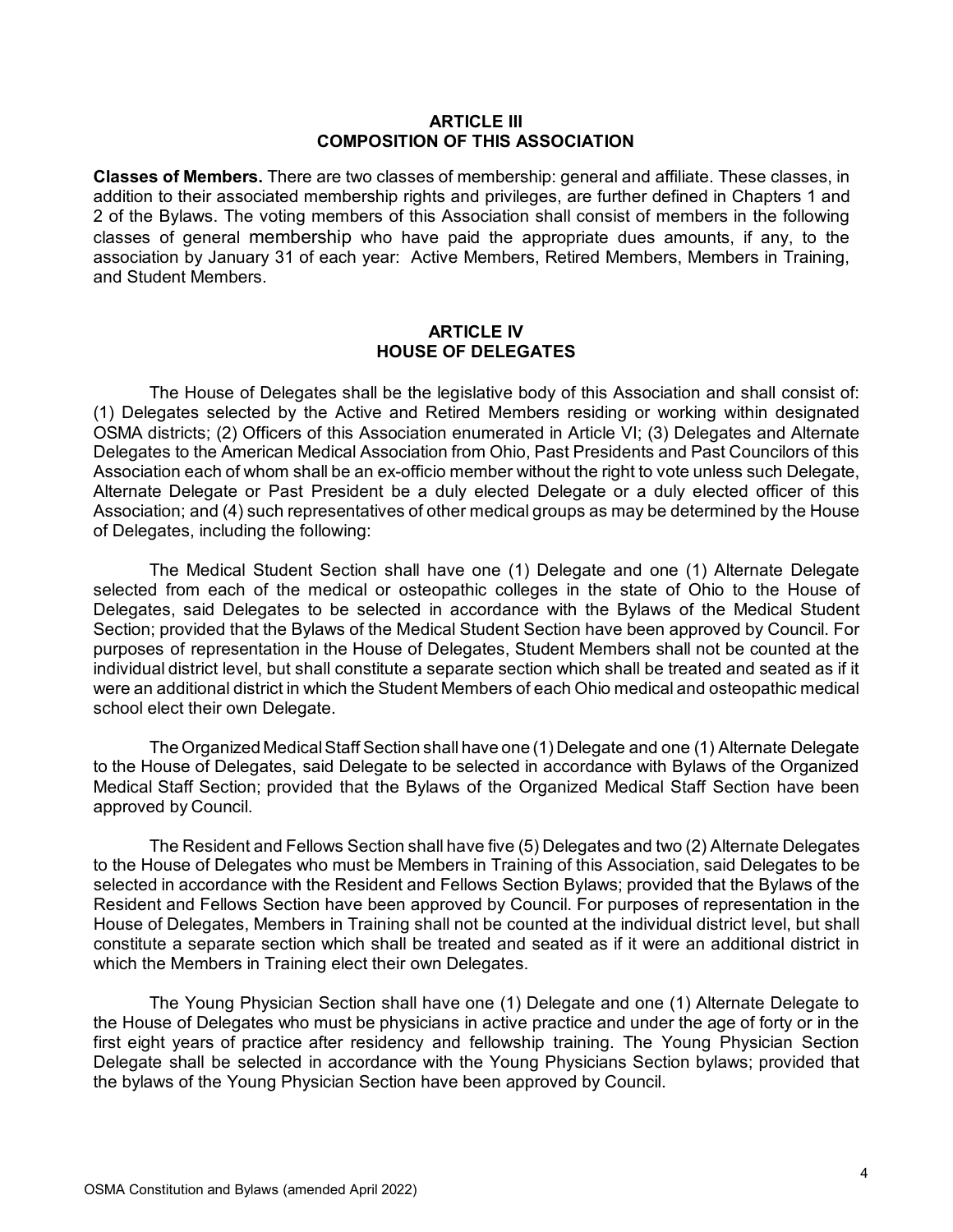The International Medical Graduates Section shall have one (1) Delegate and one (1) Alternate Delegate to the House of Delegates. The International Medical Graduate Section Delegates shall be selected in accordance with the International Medical Graduate Section bylaws; provided that the bylaws of the International Medical Graduate Section shall have been approved by the OSMA Council.

The medical specialties listed by the American Board of Medical Specialties and approved by Council for representation in the House of Delegates, with final approval by the House of Delegates, are eligible to have one Delegate and one Alternate Delegate for every 50 specialty members or portion thereof above 50 members who are also OSMA voting members to be selected in accordance with Chapter 5, Section 4 of the Bylaws of this Association. The Designated Delegate and Alternate Delegate must be certified as OSMA voting members.

#### **ARTICLE V MEETINGS**

**Section 1. Annual Meeting.** This Association shall hold an Annual Meeting at which there shall be a meeting of the House of Delegates.

**Section 2. Time and Place of Annual Meeting.** The time and place for holding each Annual Meeting shall be fixed by the Council of this Association and Delegates shall be physically present except when the OSMA Council determines that extraordinary circumstances exist that make it impossible or inadvisable for delegates to be physically present.

**Section 3. Special Meetings.** Special meetings of the House of Delegates shall be called by the President or other officer upon a two-thirds (2/3) vote of the Council or upon filing, with the Chief Executive Officer of this Association, a petition duly authorized and signed by at least fifty active members residing or practicing in at least two OSMA districts. Within ten (10) days after such action of the Council, or the filing of such petition, the Chief Executive Officer shall give written notice to the members of the House of Delegates setting forth the purpose or purposes of such meeting and specifying the time and place thereof, in no event shall the meeting be less than twenty (20) days nor more than sixty (60) days after the mailing of such written notice.

**Section 4.** At least ten (10) days advance notice of meetings of members shall be published in print or shall be given by use of authorized communications equipment as defined in Section 5.

**Section 5.** Members and Councilors may attend and participate in all meetings of this Association, including participation by casting any vote that the member or Councilor is qualified to cast, in person or via the use of authorized communication equipment if use of such equipment is approved by the Council. Any member participating in a meeting via authorized communications equipment shall be considered "present" at that meeting for all relevant purposes. Any recorded transmission by authorized communications equipment shall be considered "written" or a "writing" for all relevant purposes stated in the Constitution and Bylaws. The Council shall establish procedures and guidelines for the use of authorized communications equipment in order to permit the Council to verify that a person is a voting member and to maintain a record of the person's presence and any relevant vote that person casts by use of the authorized communications equipment.

As used in this section and these Constitution and Bylaws, "authorized communications equipment" means any communications equipment that provides a transmission, including, but not limited to, by telephone, telecopy, or any electronic means, from which it can be determined that the transmission was authorized by, and accurately reflects the intention of, the member or Councilor involved and, with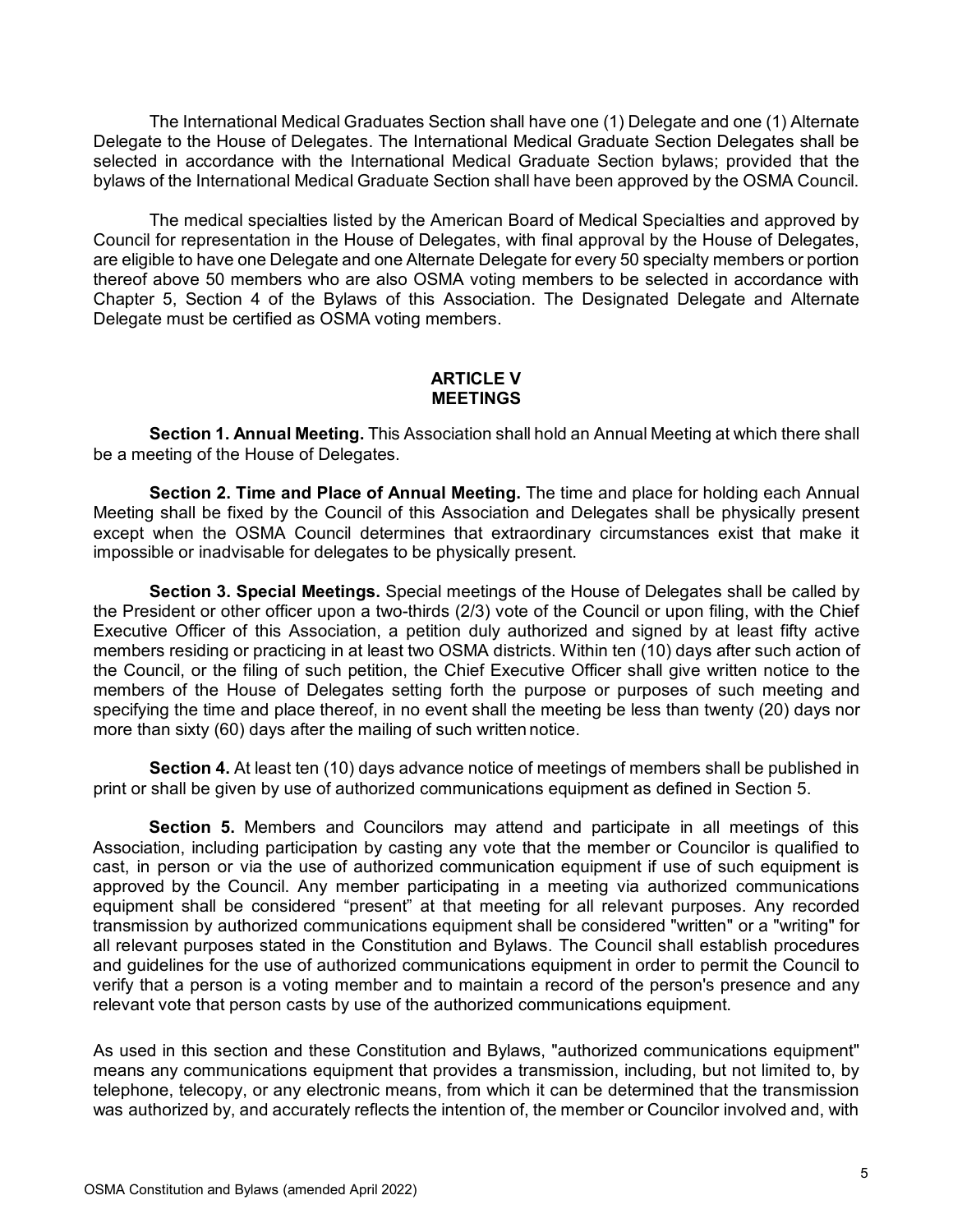respect to meetings, allows all persons participating in the meeting to contemporaneously communicate with each other.

**Section 6. Conduct of Meetings.** Meetings of the Association may be held in person or by means of authorized communications equipment as defined in this Article if use of such equipment is approved by the Council except as stated in Section 2 of this Article. Voting members who are not physically present at a meeting of voting members may attend the meeting by the use of authorized communications equipment that enables the voting members an opportunity to participate in the meeting and to vote on matters submitted to the voting members, including an opportunity to read or hear the proceedings of the meeting, participate in the proceedings, and contemporaneously communicate with the persons who are physically present at the meeting. Any voting member who uses authorized communications equipment is deemed to be present in person at the meeting whether the meeting is held at a designated place or solely by means of authorized communications equipment. The Council may adopt procedures and guidelines for the use of authorized communications equipment in connection with a meeting of voting members to permit the Association to verify that a person is a voting member and to maintain a record of any vote or other action taken at the meeting.

# **ARTICLE VI OFFICERS**

**Section 1. General.** The Officers of this Association shall be a President who shall act as Speaker of the House of Delegates, President-Elect who shall act as Vice-Speaker of the House of Delegates, the Immediate Past President, a Secretary-Treasurer, and Councilors.

**Section 2. Election and Eligibility.** The President-Elect and Secretary-Treasurer of this Association shall be elected by the House of Delegates. Geographic District Councilors shall be elected by the voting members in OSMA districts. At-large Councilors shall be elected by all voting members in a statewide election. Councilors representing sections authorized in Article IV shall be elected by the section. No person shall be eligible for an elective office who has not been a voting member of this Association during the entire preceding two (2) years. The terms of the Officers of this Association shall be as prescribed by Chapters 6 and 7 of the Bylaws of this Association.

#### **ARTICLE VII THE COUNCIL**

The Board of Trustees (referred to herein as "the Council") shall consist of one (1) Councilor from each geographical councilor district, six (6) At-Large Councilors, one (1) member from the Organized Medical Staff Section, one (1) member from the Young Physician Section, one (1) member from the Resident and Fellows Section, one (1) Student Member from the Medical Student Section and the other elected Officers of this Association. The Council shall be the executive body of this Association and shall have the complete custody and control of all funds and property of this Association and shall have and exercise full power and authority of the House of Delegates between meetings of the House of Delegates.

#### **ARTICLE VIII FISCAL YEAR**

The fiscal year of this Association shall begin on January 1 and end on December 31.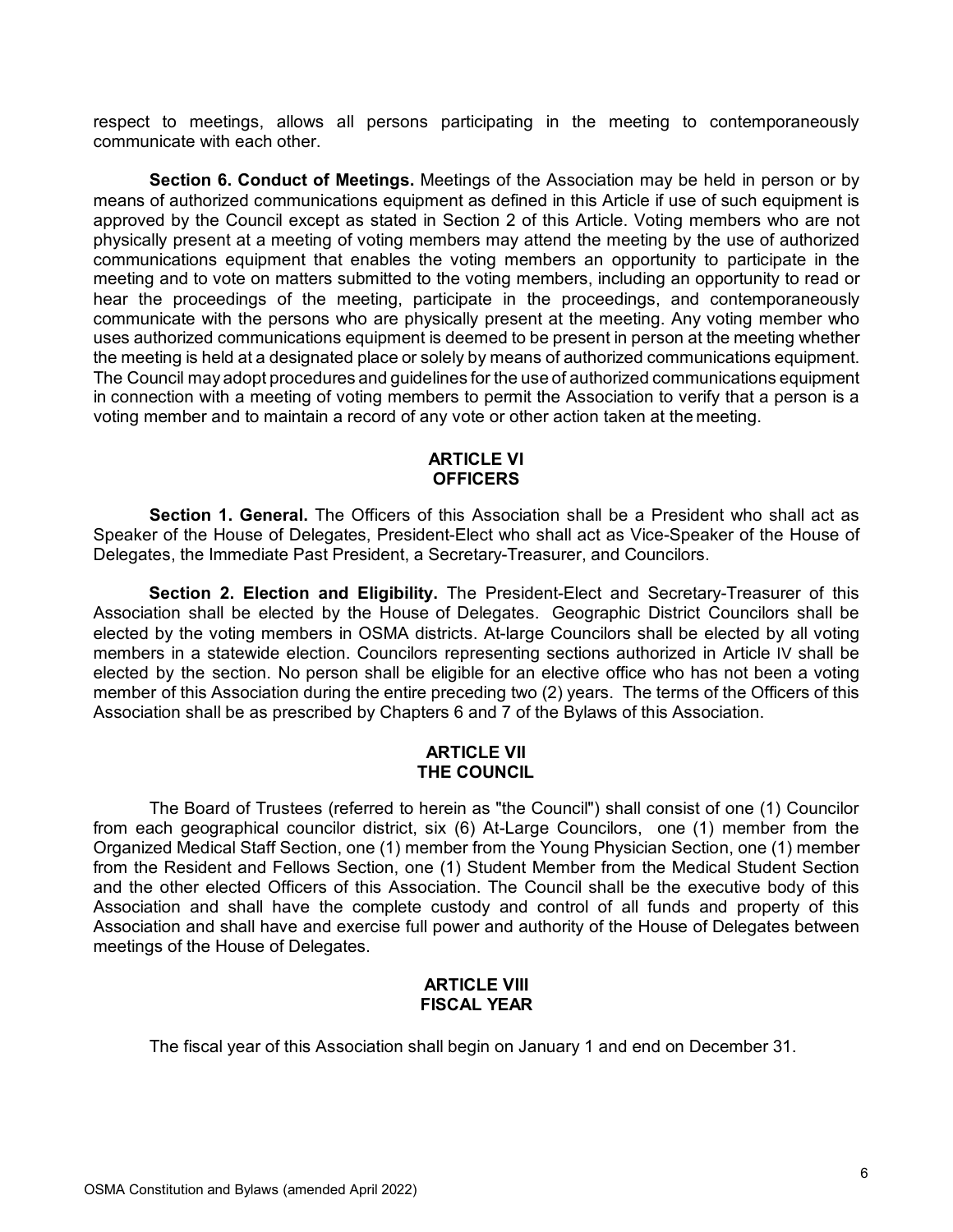#### **ARTICLE IX REFERENDUM**

**Section 1.** By a two-thirds (2/3) vote of the Delegates present at a meeting of the House of Delegates, a general referendum shall be held upon any question then pending before it.

**Section 2.** Upon a petition duly authorized and signed by at least fifty Active Members residing or practicing in at least two OSMA districts and filed with the Chief Executive Officer on or before the thirtieth (30th) day following the adjournment of a meeting of the House of Delegates, a general referendum shall be held upon any action taken at such meeting.

The procedure to be followed in connection with the submission to a referendum of any referred question or action shall be as set forth in Chapter 13 of the Bylaws of this Association. If the referred question is in respect to a proposed amendment to this Constitution, an affirmative vote of two-thirds (2/3) of those voting in such referendum shall be required to determine the referred question. Furthermore, if the referred action of the House of Delegates is in respect to the adoption by the House of Delegates of an amendment to this Constitution, a vote of two-thirds (2/3) of those voting in such referendum shall be required to reject and nullify the action of the House of Delegates in adopting such amendment.

# **ARTICLE X AMENDMENTS**

**Section 1. Method of Amending.** The House of Delegates may amend any Article of this Constitution by a two-thirds (2/3) vote of the Delegates and Officers registered at the Annual Meeting or at any special meeting called for that purpose provided, however, that such proposed amendment shall have been published by this Association, or sent to all voting members of this Association, at least thirty (30) days before such meeting.

**Section 2.** At no time may a proposal to amend the OSMA Constitution include an attempt to nullify and void the effect of the OSMA Bylaws. The OSMA Constitution and the OSMA Bylaws documents shall each require a separate action to be rendered null and void.

# **ARTICLE XI ADOPTION**

Upon the adoption of this Constitution by a two-thirds (2/3) vote of the Delegates and Officers present and voting, this Constitution will become effective and thereupon all previous Constitutions shall be rendered null and void.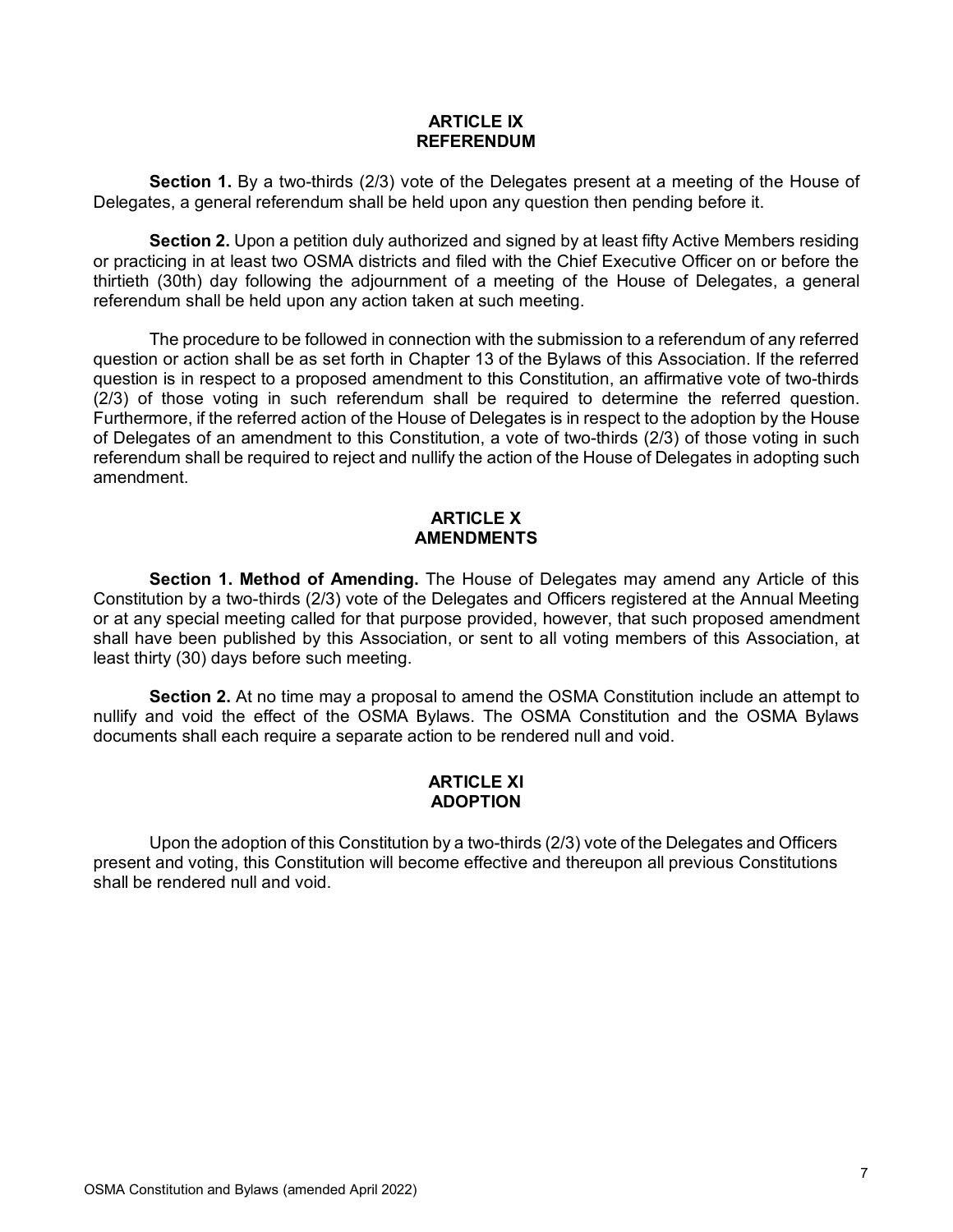# **BYLAWS**

#### **CHAPTER 1 MEMBERSHIP**

**Section 1. Rights of General Members.** All general members of this Association shall have the right to attend all meetings of this Association.

#### **Section 2. Classification of Membership.**

**(a) Active Members.** The Active Members of this Association are those physicians with the OSMA who practice, work or reside in Ohio and who pay the appropriate dues to this association by January 31 of each year. Active Members shall have the right to vote and hold office.

**(b) Retired Members.** Retired Members of this Association shall be those members of this Association who have retired from the active practice of medicine and who do not receive regular and significant income for their participation in any professional activity related to the practice of medicine. They must have been Members of this Association for ten (10) years prior to retirement. Retired Members shall have the right to vote and hold office.

**(c) Members in Training.** Members in Training shall comprise all physicians who are pursuing studies and training in a program accredited by the Accreditation Council for Graduate Medical Education (ACGME), the American Medical Association or the American Osteopathic Association and their associated groups. Members in Training shall comprise the Resident and Fellows Section and shall have the right to vote and hold office.

**(d) Nonresident Members.** Nonresident Members shall include those physicians who reside and practice outside Ohio but who hold a license to practice medicine and surgery in Ohio and who are approved for Nonresident Membership by the Council. Nonresident Members shall not have the right to vote or hold office.

**(e) Honorary Members.** The House of Delegates may elect as an Honorary Member any person distinguished for services or attainments in medicine or the allied sciences or who has rendered other services of unusual value to medicine. An Honorary Member shall pay no dues or assessments.

**(f) Life Active Members.** Individuals who currently are Life Active Members having made a single payment for lifetime membership dues will continue as Life Active Members, but no new life memberships will be permitted. Life Active Members will have all of the rights and privileges of an Active Member under these Bylaws for life. Wherever the term "Active Member" is used in these Bylaws it shall include Life Active Members.

**(g) Student Members.** Student Members of this Association shall comprise those students who are pursuing the diploma of Doctor of Medicine or Doctor of Osteopathy in an approved medical or osteopathic college or institution in the State of Ohio. Student Members shall comprise the medical group known as the Medical Student Section. Said section shall be governed by and operate under separate Bylaws approved by the Council. Student Members of this Association shall have the right to vote and hold office in this Association.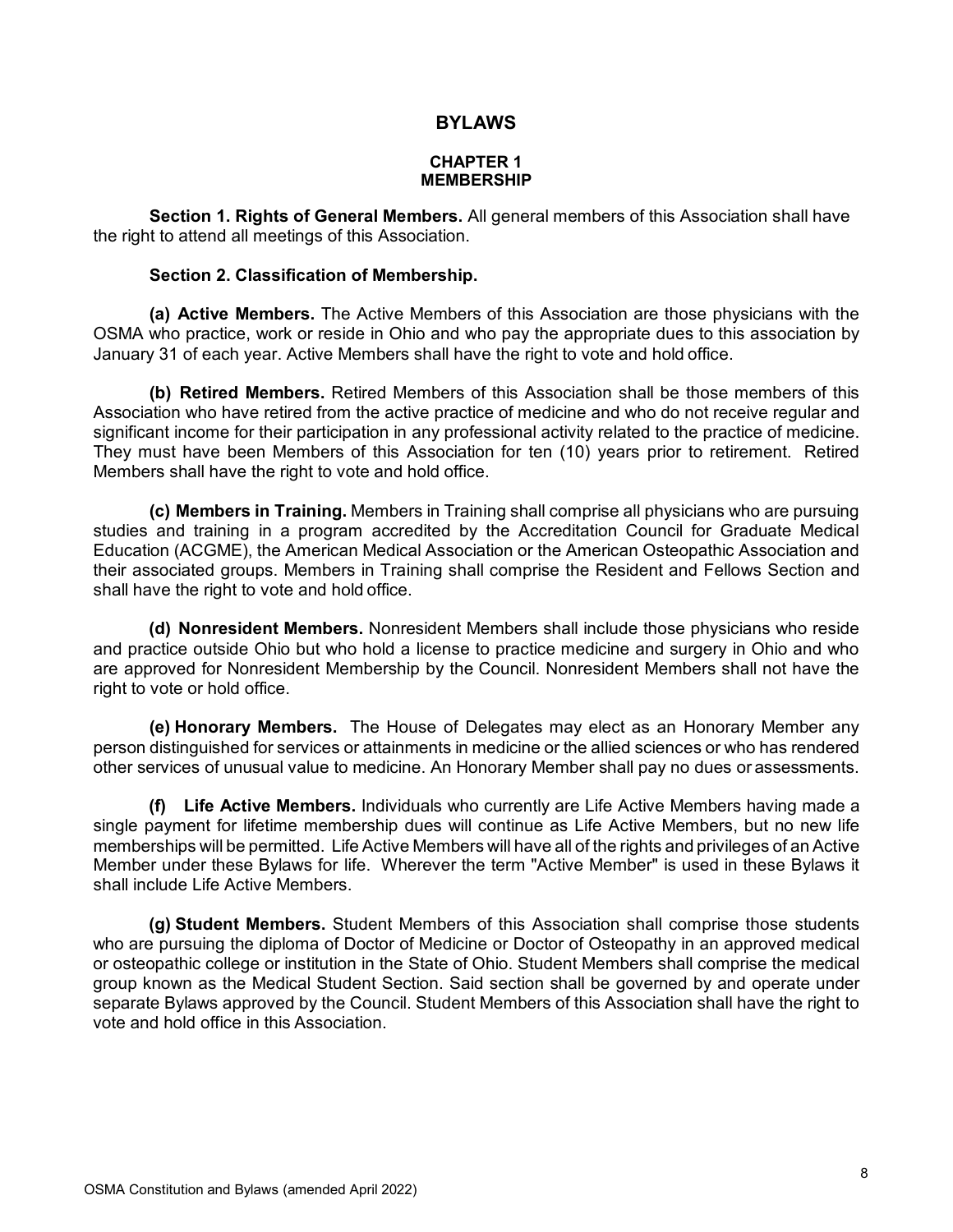**Section 3. Eligibility for General Membership.** To be eligible for any class of general membership other than honorary, retired or student in this Association, a person must hold a limited, temporary, or unlimited certificate to practice medicine and surgery, or osteopathic medicine and surgery, issued by the licensing authority of the State of Ohio, which license must be in full force and effect.

**Section 4. Disqualification.** No person whose license to practice medicine and surgery, or osteopathic medicine and surgery, issued by the licensing authority of the state of Ohio has expired, been suspended or revoked shall be entitled to any of the rights or benefits of this Association.

**Section 5. Effect of Expiration, Revocation, or Termination of Certificate.** Membership in this Association of a member in active practice whose certificate to practice medicine and surgery has expired, has been revoked, or has been otherwise terminated, shall be cancelled automatically as of the effective date of such expiration, revocation or termination. The provisions of this Section 5 shall not apply to members who have retired from active practice or to members whose certificate has been voluntarily surrendered due to illness, or to members whose license has automatically expired because of problems of communication.

**Section 6. Disciplinary Procedure.** The Council shall consider all questions involving the rights and standing of members, whether in relation to other members or to this association. All questions of an ethical nature brought before the House of Delegates and/or Council involving the professional relations of individual physicians or groups of physicians shall be referred to Council without discussion. The Council shall have full power and authority to refer to a committee or task force or hear and decide all questions of discipline affecting the conduct of members of this association. Its decisions in all cases, including questions regarding the right of membership in this association, shall be final.

**Section 7. Limitation of Liability.** No member, agent or employee serving on a utilization committee, a peer review or professional standards review committee, including any person participating in the context of the process set forth in the disciplinary Section of these Bylaws shall be deemed liable in damages to any person for any action taken or recommendation made within the scope of the functions of said committee, if such committee member, agent or employee acts without malice and in the reasonable belief that such action or recommendation is warranted by the facts known to the person after reasonable effort to obtain the facts of the matter as to which such action is taken or recommendation is made. No person against whom disciplinary action is instituted pursuant to the disciplinary Section of these Bylaws shall have any claim or cause of action against this Association, or against any officer, Councilor, member, agent or employee of this Association, by reason of the institution, prosecution, or disposition of such charges or the hearing or consideration thereof.

# **CHAPTER 2 AFFILIATE MEMBERSHIP**

**Section 1. Rights of Affiliate Membership.** The rights of affiliate members are delineated by class of affiliate membership as delineated below.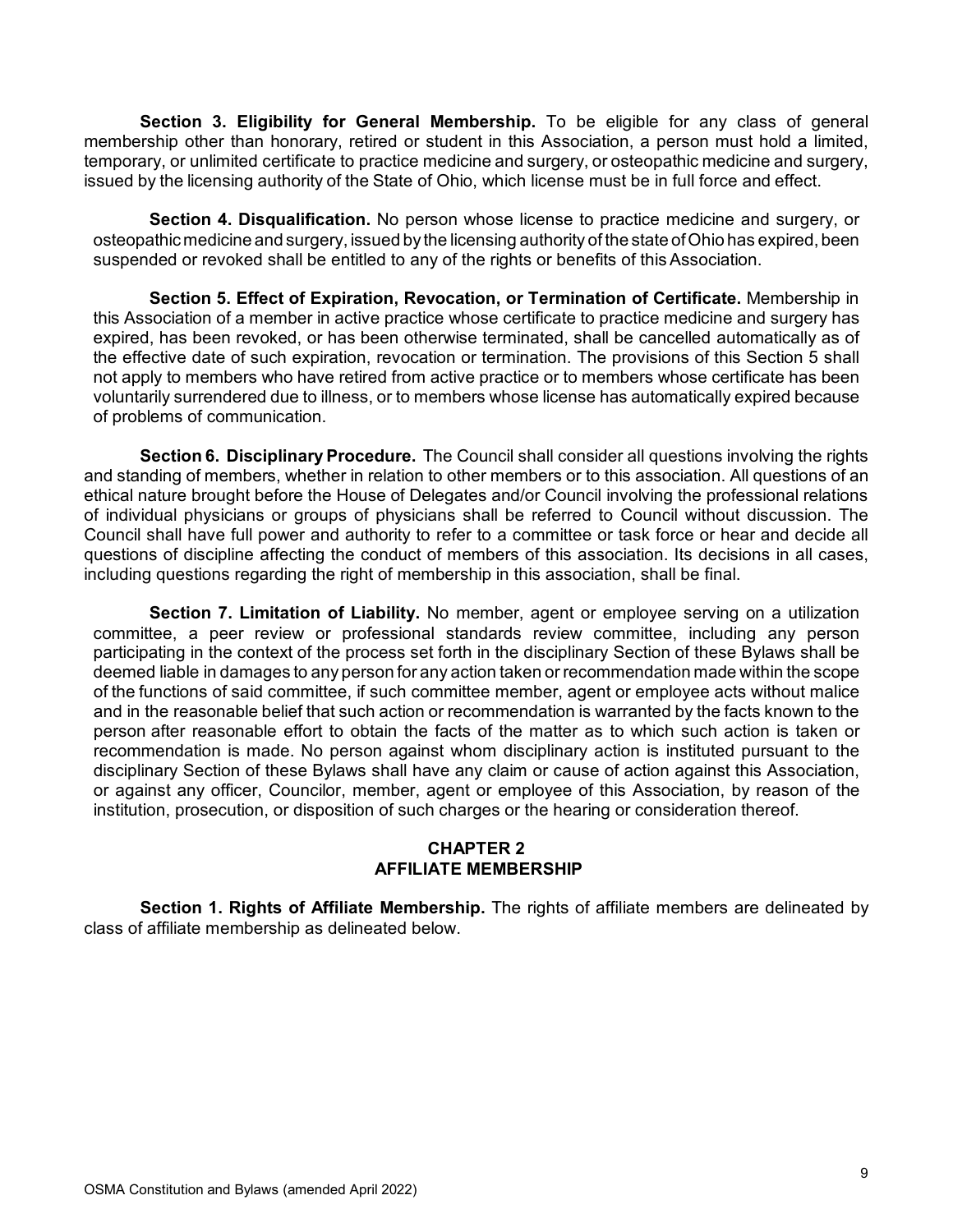#### **Section 2. Classification of Affiliate Membership**

**(a) Affiliate Executive Members.** Non-physician executives of the Ohio State Medical Association, county medical societies in Ohio, and other medical organizations in Ohio and specialty societies in Ohio are eligible to be affiliate executive members of the Ohio State Medical Association with approval by the Council. Such affiliate executive members may attend the meetings of the association but shall not have the right to make a motion, vote or hold office in the association.

**(b) Affiliate Administrative Members.** Non-physician administrators and managers of medical practices of physicians who are current active members of the organization are eligible to be affiliate administrative members of the Ohio State Medical Association. Affiliate administrative members of the Ohio State Medical Association may attend all meetings of the association, but shall not have the right to make a motion, vote or hold office in the association.

**(c) Affiliate Organization Members.** Members of Ohio organizations may become affiliate organization members of the Ohio State Medical Association with approval by the Council, with a signed affiliate agreement and after payment of appropriate fees. Affiliate organization members may participate in products and services of the association as delineated in the affiliate agreement. Affiliate organization members shall not have the right to make a motion, vote, hold office, attend meetings, or represent the Ohio State Medical Association to outside entities.

# **CHAPTER 3 DUES AND ASSESSMENTS**

**Section 1. Determination of Dues.** The annual dues and assessments of Active Members of this Association shall be determined by the House of Delegates, and shall be levied per capita on such members. They shall be payable to the OSMA before January 1 of the calendar year for which such dues are levied.

The Council of this Association shall have the authority to promulgate regulations governing the amount of annual dues and assessments of all classifications of members other than Active Members. A physician who is not engaged in active practice because of disability and who was a member of this Association at the time of the disability may be exempt from the payment of dues and assessments in this Association.

A member of this Association for whom payment of the member's regular dues constitutes a financial hardship may submit a request to the Council of this Association for an adjustment of dues. Such request shall be in writing. If the Council finds that payment of dues will constitute a financial hardship, the Council of this Association will make an adjustment of the member's dues to this Association for such period of time, and subject to such conditions, as Council may deem appropriate and advisable.

**Section 2. Receipt of Dues, Qualifying Membership.** The record of payment of dues and assessments on file in the offices of this Association shall be evidence of the fact of payment by a member and of that member's right to attend all meetings of this Association.

**Section 3. Arrears in Membership.** A member of this Association whose dues and assessments in this Association shall not have been paid on or before January 1 of any year shall be deemed delinquent from January 1 of such year and until such dues and assessments have been paid.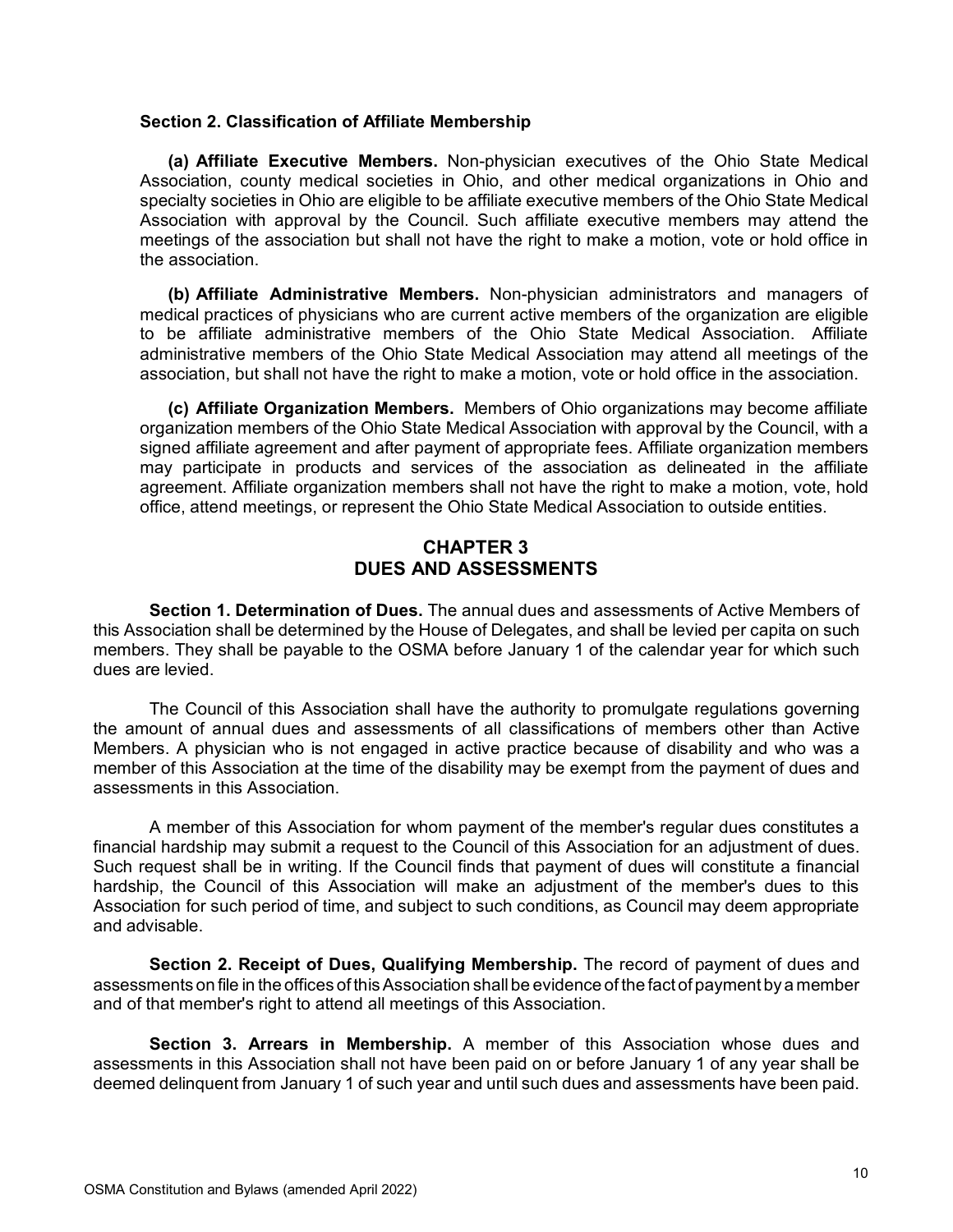**Section 4. Exemption from Dues and Assessments.** The provisions of Sections 2 and 3 of this chapter shall not apply to members exempted from the payment of dues and assessments, or to members whose dues and assessments are waived.

# **CHAPTER 4 ANNUAL MEETING**

**Section 1. Functions of Annual Meeting.** The Annual Meeting of this Association will be held as provided in Article V of the Constitution.

**Section 2. Registration.** Each member in attendance at the Annual Meeting shall register, after the member's status as a member has been verified by reference to the records of this Association. No member or Delegate shall take part in any of the proceedings of the Annual Meeting until that member or Delegate has registered.

#### **CHAPTER 5 THE HOUSE OF DELEGATES**

**Section 1. Meetings of the House of Delegates.** The House of Delegates shall meet annually at the time and place of the Annual Meeting of this Association. All sessions of the House of Delegates are open to all members in good standing of this Association.

**Section 2. OSMA District Delegates Ratio of Representation.** Each OSMA district shall be entitled to one (1) Delegate and one (1) Alternate Delegate in the House of Delegates for each fifty (50) Active Members and Retired Members working or residing in the district as of December 31st of the preceding year. If the total number of Active Members and Retired Members in the district is not evenly divisible by fifty (50), that district shall be entitled to one (1) additional Delegate in the House of Delegates. The names of such Delegates and Alternate Delegates shall be submitted to the Association prior to the opening of the House of Delegates.

In addition to the district Delegates ratio of representation stated in this section, each OSMA district shall be entitled to one additional designated Delegate and one additional Alternate Delegate who represents a section approved by the House of Delegates, except that members in training and medical students are represented solely by their separately seated sections. These additional designated Delegates shall be selected by the district.

Members in Training and Students are represented through separately seated sections of the House of Delegates and shall not be included in the member count/ratio of representation of OSMA districts for purposes of determining representation in the House of Delegates.

**Section 3. Ohio County Delegates.** Each Ohio county will be entitled to one (1) Delegate and one (1) Alternate Delegate in the House of Delegates provided that county has active or retired members of the association working or residing within it.

If there is an active medical society within the county, that society shall submit the name of the Delegate and Alternate Delegate to the association prior to the opening of the House of Delegates.

If no medical society exists within the county, the corresponding OSMA District Councilor in which the county is listed shall solicit volunteers from active or retired members who live or work within the county. The District Councilor shall submit the names of these Delegates and Alternate Delegates to the association prior to the opening of the House of Delegates.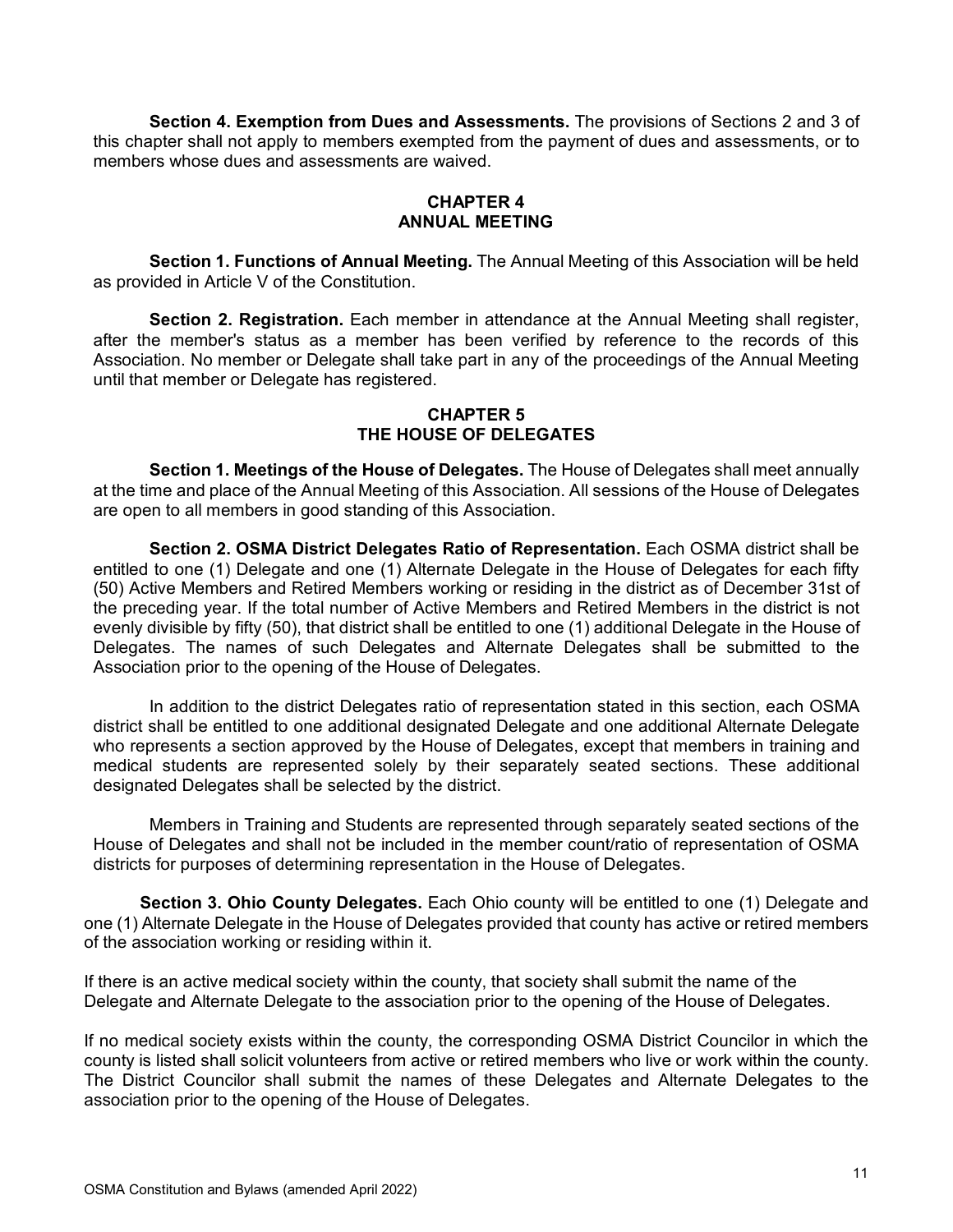**Section 4. Representation of Medical Specialties.** All medical specialties listed by the American Board of Medical Specialties are eligible for representation in the House of Delegates.

A medical specialty society not previously represented in the OSMA House of Delegates which is seeking representation shall apply to the Council. The Council shall consider whether the specialty society qualifies for representation and approve appropriate applicants.

Each medical specialty society shall have one (1) Delegate and one (1) Alternate Delegate for every 50 specialty members or portion thereof who are also voting members of this Association. Each specialty society with more than 50 members who are also OSMA members who wish to have additional Delegates and Alternate Delegates must submit to this Association at least sixty (60) days prior to the Annual Meeting the names of its members who are also voting members of the OSMA. The OSMA will verify OSMA membership of the names submitted. The specialty society shall submit the names of its Delegate(s) and Alternate Delegate(s) at least sixty (60) days prior to the Annual Meeting. In case a Delegate or Alternate Delegate is unable to serve, the President or current physician leader of the recognized medical specialty society may at any time certify to the Chair of the Committee on Credentials the name of a voting member of this Association to serve in place of the absent Delegate(s) or absent Alternate Delegate(s). The Committee on Credentials shall rule on the eligibility of such certified individual or individuals to act in the place of such absent Delegate or Alternate Delegate. A medical specialty society Delegate shall have all rights, privileges and duties as other Delegates. The medical specialty society Delegates will be seated in the House of Delegates as a separate section of medical specialties.

#### **Section 5. Sections.**

**(A) Mission of the Sections**. A section is a formal group of physicians or medical students directly involved in policymaking through a section Delegate and representing unique interests related to professional lifecycle, practice setting, or demographics. Sections shall be established by the House of Delegates for the following purposes:

(1) Involvement. To provide a direct means for membership segments represented in the sections to participate in the activities, including policy-making, of the OSMA.

(2) Outreach. To enhance OSMA outreach, communication, and interchange with the membership segments represented in the sections.

(3) Communication. To maintain effective communications and working relationships between the OSMA and organizational entities that are relevant tothe activities of each section.

(4) Membership. To promote OSMA membership growth.

(5) Representation. To enhance the ability of membership segments represented in the sections to provide their perspective to the OSMA and the House of Delegates.

(6) Education. To facilitate the development of information and educational activities on topics of interest to the membership segments represented in the sections.

**(B) Informational Reports.** Each section may submit to the House of Delegates at the Annual Meeting an informational report detailing the activities and programs of the section during the previous year. The report(s) shall be submitted to the House of Delegates through the Council. The Council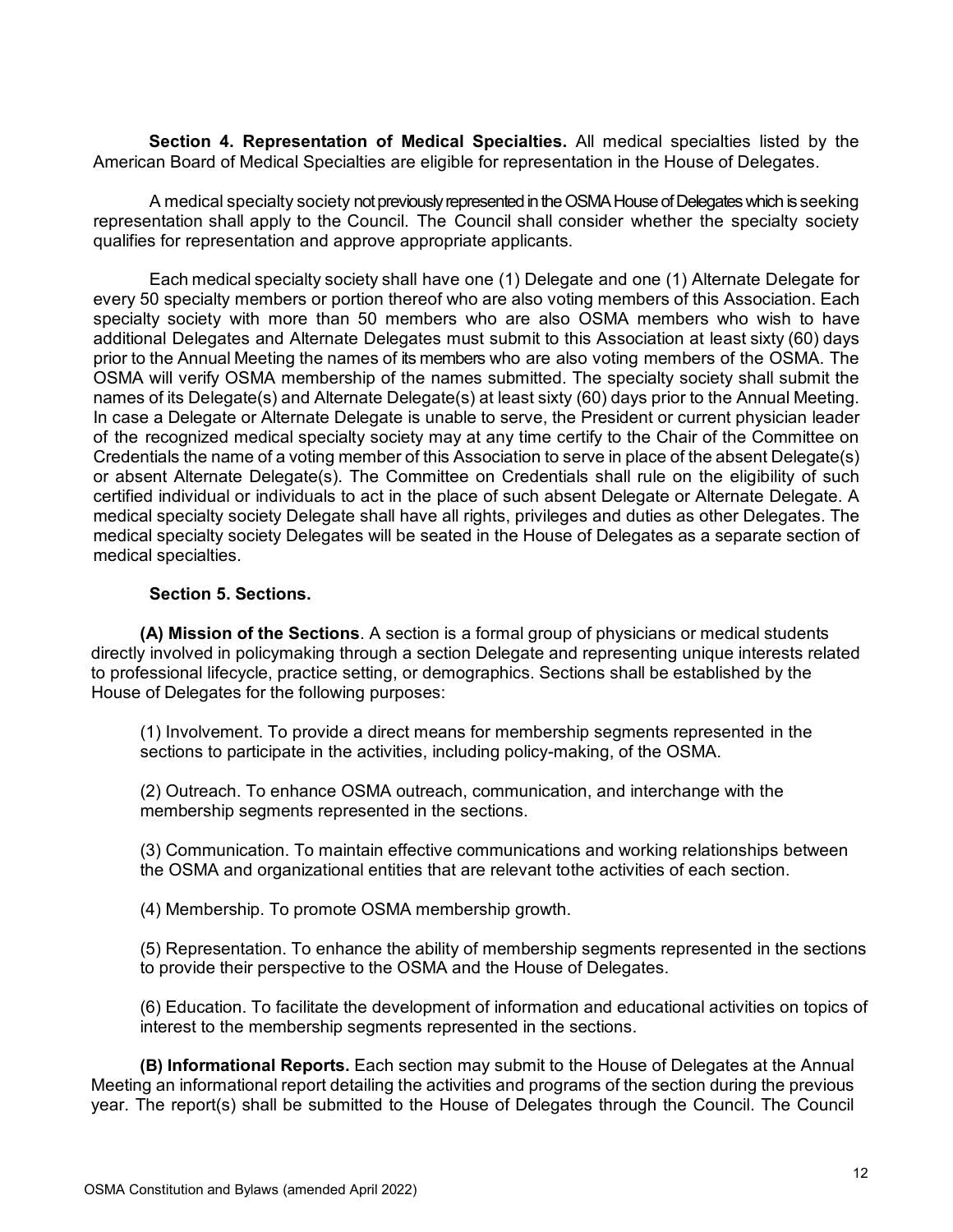may make such non-binding recommendations regarding the report(s) to the sections as it deems appropriate, prior to transmitting the report(s) to the House of Delegates without delay or modification by the Council. The Council may also submit written recommendations regarding the report(s) to the House of Delegates.

**(C) Governing Council.** There shall be a Governing Council for each section to direct the programs and the activities of the section. The programs and activities shall be subject to the approval of the Council. Each section shall adopt rules governing the composition, election, term, and tenure of its Governing Council.

**(D) Qualifications**. Members of each section Governing Council must be membersof the OSMA and of the section. Each section shall define the qualifications for membership in the section. Any OSMA member meeting the qualifications shall be a member of the section unless the member opts out of section membership.

**(E) Voting.** Members of each section Governing Council shall be elected by the voting members of the section present at the business meeting of the section,unless otherwise provided in the section bylaws.

**(F) Officers.** Each section shall select a chair and vice chair or chair-elect and other necessary and appropriate officers. Each section shall adopt rules governing the titles,duties, election, term, and tenure of its officers.

(1) Qualifications. Officers of each section must be members of the OSMA and of the section.

(2) Voting. Officers of each section shall be elected by the voting members of the section, unless otherwise provided in the section bylaws.

**(G) Delegate and Alternate Delegate.** Each section, except for the Resident and Fellows Section and the Medical Student Section, shall elect one (1) Delegate and one (1) Alternate Delegate to represent the section in the House of Delegates.

**(H) Business Meeting.** There shall be a business meeting of members of each section. The business meeting shall be held prior to each annual meeting of the House of Delegates.

(1) Purpose. The purposes of the business meeting shall be to: hear such reports as may be appropriate; consider other business and vote upon such matters as may properly come before the meeting; adopt resolutions for submission by the section to the House of Delegates; hold elections.

(2) The business meeting shall be open to all members of the OSMA. Only duly selected representatives who are OSMA members shall have the right to vote at the business meeting. The business meeting shall be conducted pursuant to rules of procedure adopted by the Governing Council. The rules of procedure may specify the rights and privileges of section members, including any limitations on participation or vote.

**(I) Rules.** All rules, regulations, and procedures adopted by each section shall be subject to the approval of the Council.

**(J) Establishment of New Sections.** An OSMA member component group seeking section status shall submit a proposal to the OSMA Council. Upon approval of the OSMA Council, the Council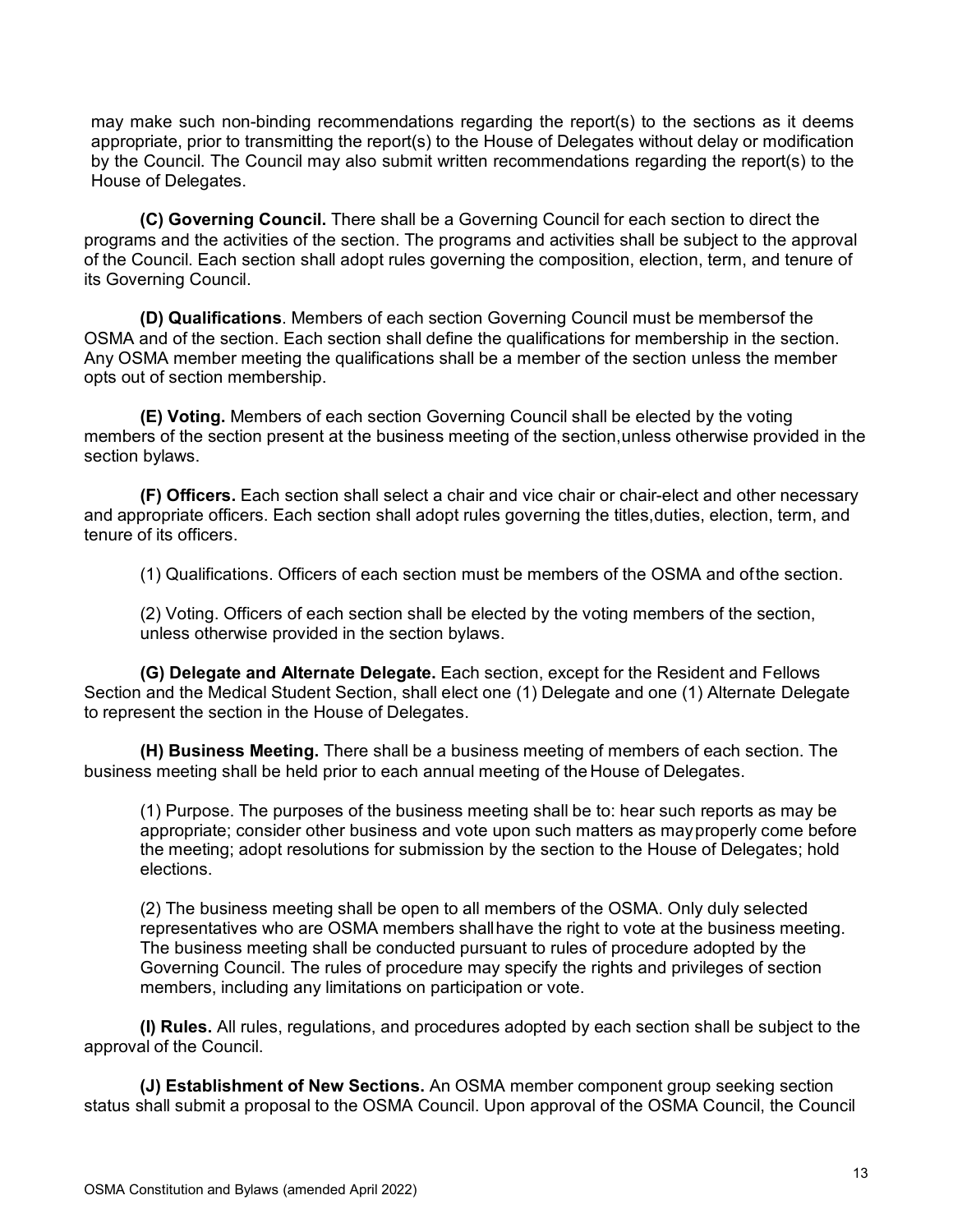shall submit a resolution seeking such new section status to the House of Delegates.

**(K) Section Status Review**. Each section shall reconfirm its qualifications for continued existence and representation in the House of Delegates by demonstrating at least every 5 years that it continues to meet the requirements in this section and the bylaws adopted by the section. The House of Delegates may establish, by adoption of a resolution, additional criteria for continued existence of sections.

**Section 6. Resident and Fellows Section.** The Resident and Fellows Section shall have five (5) Delegates and two (2) Alternate Delegates who must be Members in Training of this Association. The Resident and Fellows Section Delegates shall have all the rights, privileges, and duties of other Delegates. The Resident and Fellows Section Delegates will be seated in the House of Delegates as a separate section which shall be seated as an additional district.

**Section 7. Organized Medical Staff Section.** The Organized Medical Staff Section shall have one (1) Delegate and one (1) Alternate Delegate who must be voting members of this Association. In case a Delegate or Alternate Delegate is unable to serve, the Chair of the section may at any time certify to the Chair of the Committee on Credentials the name of a voting member of this Association to serve in place of the absent Delegate or absent Alternate Delegate. The Committee on Credentials shall rule on the eligibility of such certified individual or individuals to act in the place of such absent Delegate or Alternate Delegate. The Organized Medical Staff Section Delegate shall have all rights, privileges and duties of other Delegates. The Delegate and Alternate Delegate will be separately seated in the House of Delegates with other approved sections.

**Section 8. Medical Student Section.** The Medical Student Section shall have one (1) Delegate and one (1) Alternate Delegate selected from each of the six (6) medical colleges and the one (1) osteopathic medical college in the State of Ohio pursuant to the Medical Student Section Bylaws. The Medical Student Section Delegates shall have all the rights, privileges and duties of other Delegates. The seven (7) Delegates will be seated in the House of Delegates as a separate section which shall be seated as an additional district.

**Section 9. Young Physician Section.** The Young Physician Section shall have one (1) Delegate and one (1) Alternate Delegate who must be physicians in active practice and under the age of forty or in the first eight years of practice after residency and fellowship training and who are also OSMA voting members. The Young Physician Section Delegate and Alternate Delegate shall have all the rights, privileges, and duties of other Delegates. The Young Physician Section Delegate and Alternate Delegate will be separately seated in the House of Delegates with other approved sections.

**Section 10. International Medical Graduate Section.** The International Medical Graduate Section shall have one Delegate and one Alternate Delegate who are also OSMA voting members. The International Medical Graduate Section Delegate and Alternate Delegate shall have all the rights, privileges, and duties of other delegates. The International Medical Graduate Section Delegate and Alternate Delegate will be separately seated in the House of Delegates with other approved sections.

**Section 11. Quorum.** A majority (fifty percent plus one) of credentialed Delegates and Officers of this Association shall constitute a quorum provided that at least seventy-five (75) credentialed Delegates and Officers are present.

**Section 12. Committees of the House of Delegates.** For the purpose of expediting proceedings, the President shall appoint from the roster of Delegates the following committees: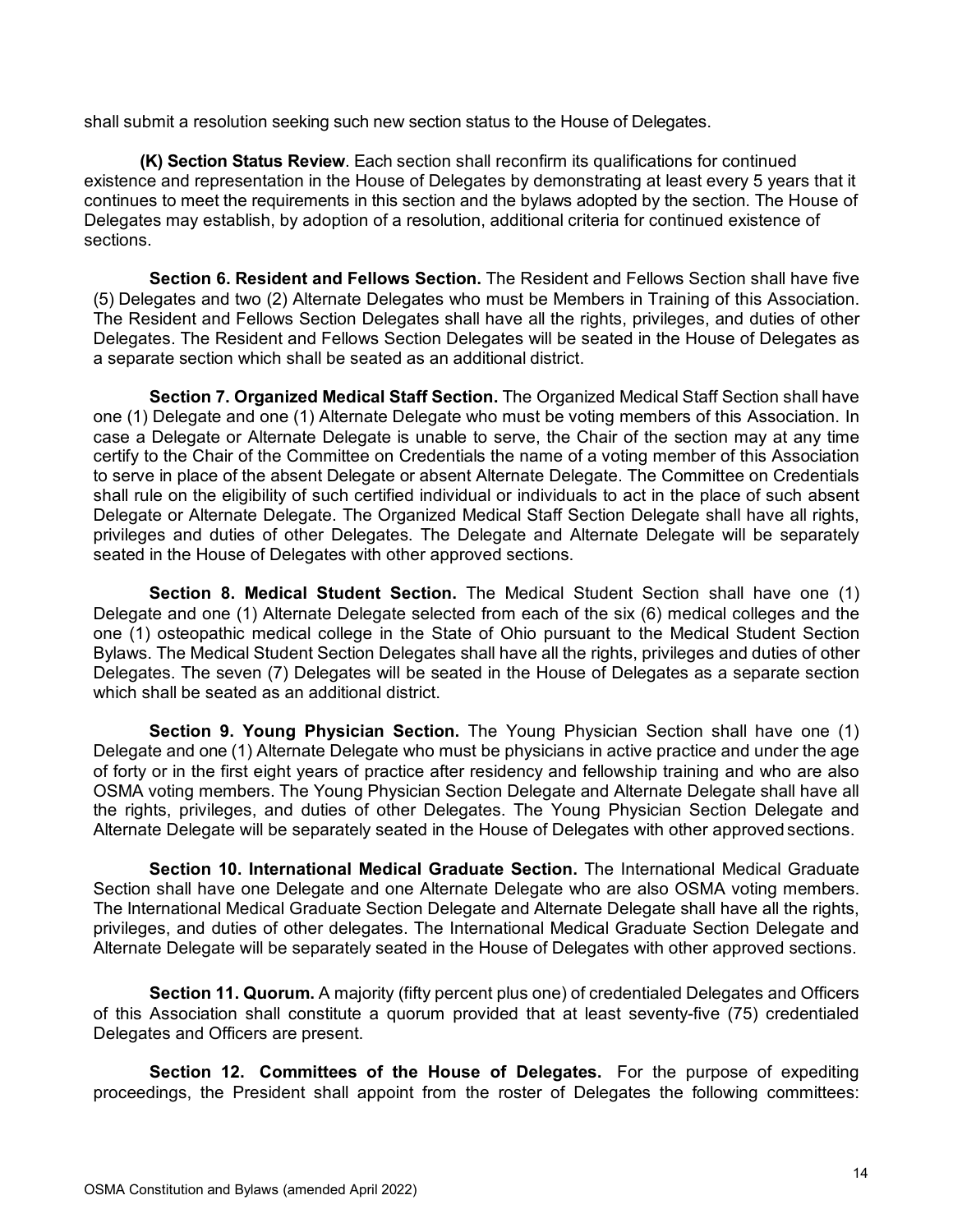Committees on Resolutions, to which shall be referred all resolutions; Committee on Credentials; and other committees considered necessary by the President.

**Section 13. Delegates to the American Medical Association.** The House of Delegates shall elect representatives to the House of Delegates of the American Medical Association in accordance with the Constitution and Bylaws of that body, except for one (1) Alternate Delegate from the Resident and Fellows Section and one (1) Alternate Delegate from the Medical Student Section. The resident and student Alternate Delegates shall be selected by their respective sections in accordance with the Constitution and Bylaws of their section.

**Section 14. Councilor Districts.** The House of Delegates shall establish councilor districts. The districts shall comprise one (1) or more contiguous counties. Each councilor district shall determine the process to be used in the district for selecting Delegates and Alternate Delegates to the OSMA House of Delegates. The District Councilor shall submit the process in writing to the OSMA Council for approval. All voting members in the councilor district will be eligible to vote for the District Councilor. Each nominee for District Councilor must be a resident of or work or conduct a majority of their practice in the councilor district for which that nominee for Councilor is nominated. The OSMA shall allocate funding for one physical meeting of a council district in preparation for the OSMA annual meeting, if requested by the District Councilor, and shall assist in conducting any necessary district wide elections.

**Section 15. Special Committees.** Any Member of this Association may be appointed to serve on any committee created for a special purpose. All members of committees who are not members of the House of Delegates shall have the right to present their reports to the House in person and to participate in the debate thereon, but shall not have the right to vote.

**Section 16. Resolutions.** Except as otherwise provided, every resolution to be presented to the House of Delegates for action shall be filed with the Chief Executive Officer of this Association at least forty-five (45) days prior to the first (1st) day of the meeting at which action on such resolution is proposed to be taken; and promptly upon the filing of any such resolution the Chief Executive Officer shall prepare and transmit a copy thereof to each member of the House of Delegates. Each resolution which, if adopted, would require expenditure of funds by this Association, shall have attached a statement of the amount of the estimated annual expenditure. The Chief Executive Officer shall cause to be published in advance of such meeting of the House of Delegates such resolutions as the President or the Council may designate.

No resolution may be presented or introduced at any meeting of the House of Delegates, unless the foregoing requirements for filing and transmittal shall have been complied with, or unless such compliance shall have been waived by a Special Committee on Emergency Resolutions named to decide whether late submission was justified. Late submission is only justified when events giving rise to the resolution occur after the filing deadline for resolutions. This special committee shall consist of the chairs of the several resolution committees. If a majority of the members of the Special Committee on Emergency Resolutions vote favorably for waiving the filing and transmittal requirement, then such resolution shall be presented to the House of Delegates at its opening session. All resolutions presented subsequent to the forty-five (45) day filing date prior to the opening session of the House of Delegates shall be submitted by their sponsors to the committee no less than twelve (12) hours prior to the opening session of the House of Delegates. If the committee votes unfavorably, the House may override the committee's recommendation by an affirmative vote of four-fifths (4/5) of the Delegates voting.

No consideration may be given, or any action taken, by the Committee on Resolutions or by the House of Delegates, with respect to any resolution unless such resolution is presented or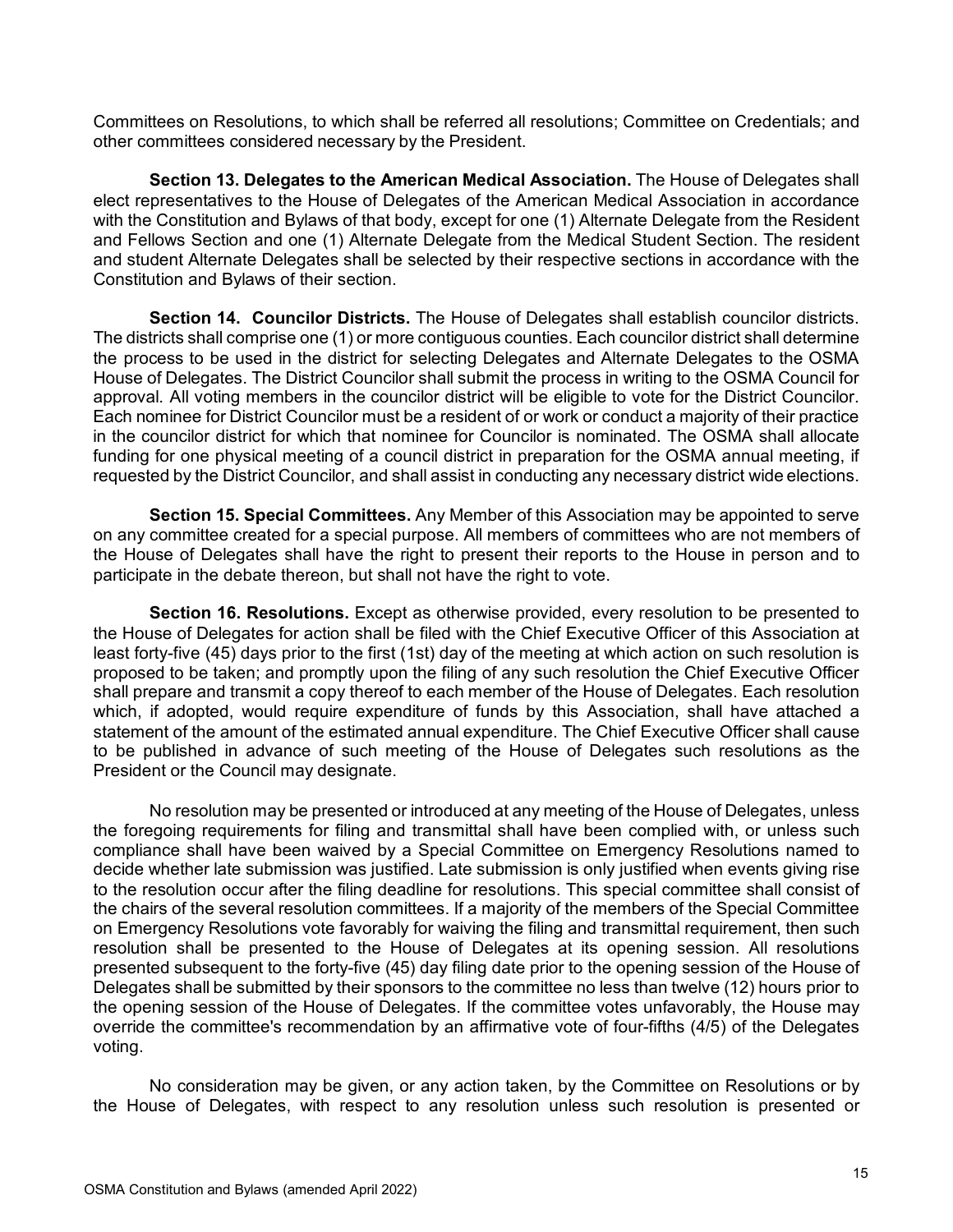introduced at the opening session of the meeting of the House of Delegates. However, a resolution dealing with an event or development occurring too late to permit the introduction of any such resolution at the opening session may be introduced at a later session with the consent of at least four-fifths (4/5) of the Delegates present. Upon its introduction, such resolution shall be referred to the Committee on Resolutions for consideration and report. The Committee on Resolutions shall have the right to amend any such resolution presented or introduced, or to draft a composite or substitute resolution embracing the same subject matter as the resolution or resolutions introduced, and to submit such amended, composite or substitute resolution for adoption by the House of Delegates. The House of Delegates shall have the right to adopt any such amended, composite or substitute resolution.

Any resolution adopted by the House of Delegates four (4) or more years prior to each Annual Meeting will be reviewed by the Council for purposes of recommending whether to retain each policy. The House of Delegates will be notified of those resolutions subject to review prior to the Annual Meeting at which they will be considered. Any resolution not retained by House action on the report submitted by the Council becomes null, void and of no effect.

**Section 17. Order of Business.** The order of business of the House of Delegates shall be according to the then current edition of the American Institute of Parliamentarians Standard Code of Parliamentary Procedure.

The order of business may be modified for any session by the presiding officer with consent of the House of Delegates.

#### **CHAPTER 6 NOMINATION AND ELECTION OF OFFICERS**

**Section 1. Committee on Nominations.** The Committee on Nominations shall consist of eight members including the OSMA President, the OSMA President-Elect and six additional members appointed by the OSMA President and approved by the Council. The President shall appoint the chair of the Committee. The President and President-Elect serve on the Committee on Nominations during his or her term of office. Other committee members shall serve not more than one, three-year term with two new members rotating on each year.

The Committee on Nominations shall submit a report to the House of Delegates containing the name of one (1) or more members for each of the offices to be filled at that Annual Meeting. For those elections which require a nomination by the committee, each nominee must have a majority vote of the Committee in order to be placed on the report for presentation to the House of Delegates except the nominees for President-Elect and those from the Organized Medical Staff Section, the Resident and Fellows Section, the Medical Student Section and the Young Physician Section.

All nominees shall meet qualifications set forth in the OSMA bylaws. Additionally, the Committee on Nominations shall determine candidate selection criteria for at-large Council positions that may include, but are not limited to, diversity, experience, engagement with organized medicine, experience with strategic planning, physician practice demographics, physician practice settings, current organizational needs, House of Delegates input, OSMA staff input and individual physician self-selection. The precise selection criteria may vary year to year to reflect the current needs of the OSMA. The Committee on Nominations makes the final determination about the selection criteria it will use in any given year and shall inform the membership of the selection criteria used. The Committee on Nominations shall also determine how best to solicit candidates.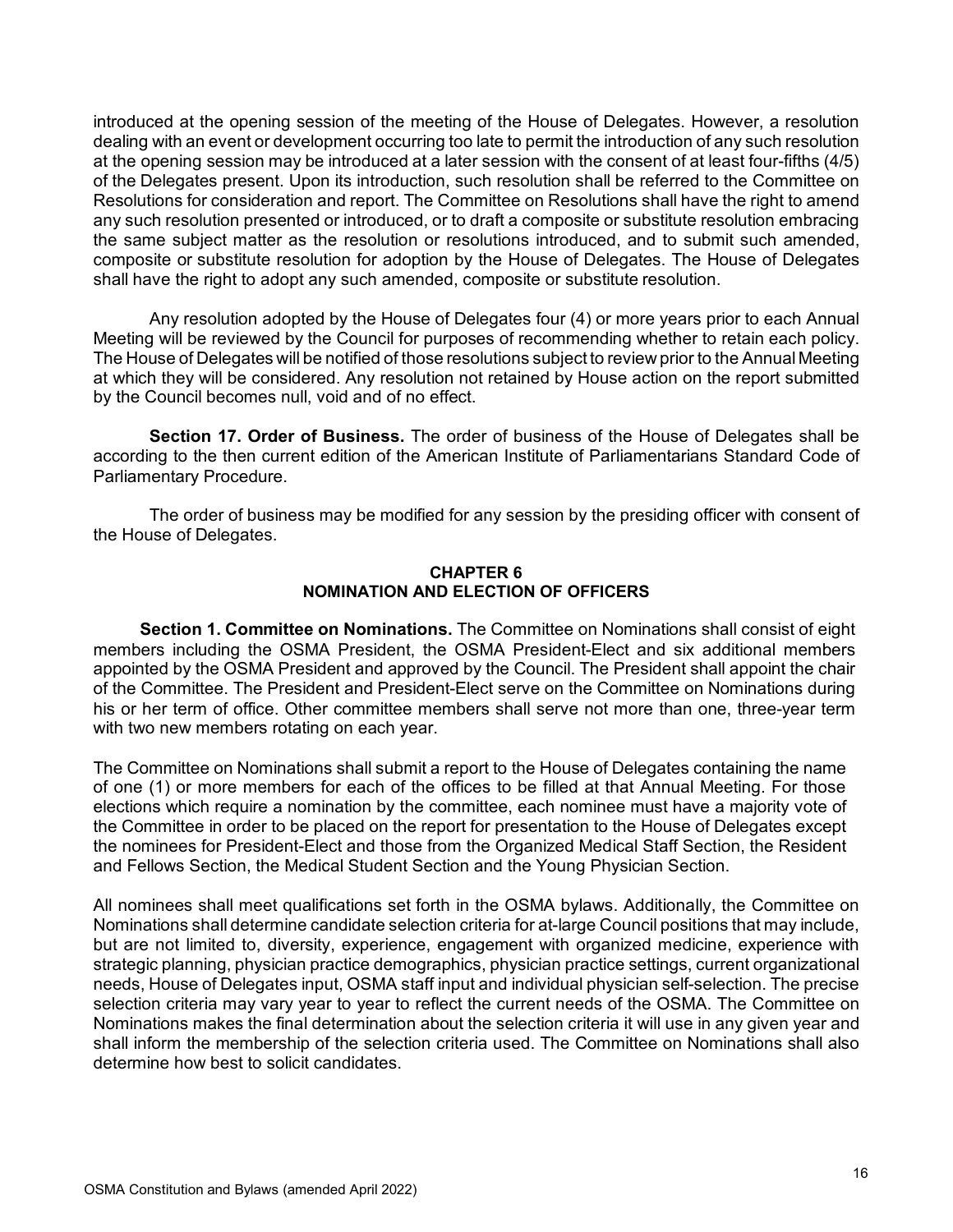The six at-large council seats shall be elected by voting members in annual statewide direct elections. Each year the committee on nominations shall nominate at least three candidates for the at-large seats to be filled; however, not more than two at-large councilors can reside or practice in the same councilor geographic district. The nominating committee shall report to all OSMA voting members the slate of candidates for at-large councilor elections.

OSMA district councilors shall be elected by voting members in district-wide direct elections.

The President-Elect, Secretary-Treasurer, and delegates and alternate delegates to the American Medical Association shall be elected by the House of Delegates.

**Section 2. Committee on Elections.** The Committee on Elections shall consist of a chair and vice-chair who shall serve two-year terms and be selected from among the delegates to the OSMA House of Delegates. The OSMA President shall annually appoint the vice-chair who shall automatically become chair after the first year of the two year term; except that for the initial year of the committee (2021-2022), the president shall appoint the chair who shall serve a one year term. The Committee on Elections shall serve year round and supervise all aspects of OSMA elections. The committee shall conduct elections, including House of Delegates elections and statewide or district-wide electronic elections, and certify the final vote counts. The committee shall appoint tellers as needed from among the delegates or alternate delegates at the annual House of Delegates to assist with counting votes at the meeting.

**Section 3. Eligibility for Reelection of Officers, Delegates and Alternate Delegates to the American Medical Association.** No Past President of this Association shall be eligible for election as President-Elect. No Secretary-Treasurer shall serve for more than two (2) consecutive terms. No Councilor shall serve in such capacity for more than three (3) consecutive terms. Any officer originally elected to serve one (1) year or less of an unexpired term shall not be regarded thereby as having served a term. Nothing in these Bylaws shall be construed as forbidding later reelection to any office, other than that of President or President-Elect, after an interruption in consecutive service.

**Section 4. Nomination of President-Elect.** Nominations for the office of President-Elect shall be made from the floor of the House of Delegates; provided, however, that only those candidates may be nominated whose names have been filed with the Chief Executive Officer as herein provided, unless compliance with such requirements shall be waived. The name of a candidate for the office of President-Elect must be filed with the Chief Executive Officer of this Association at least sixty (60) days prior to the meeting of the House of Delegates at which the election is to take place. Upon the filing of such candidate's name, the Chief Executive Officer shall prepare and transmit promptly this information to each member of the House of Delegates. Compliance with the filing and transmittal requirements may be waived or dispensed with by a vote of at least two-thirds (2/3) of the Delegates present at the opening session of such meeting. The Chief Executive Officer shall cause to be published in advance of such meeting of the House of Delegates biographical information on all candidates meeting the requirements of filing and transmittal.

**Section 5. Nomination and Elections at the House of Delegates.** A nominating committee report for the election of the President-Elect, Secretary-Treasurer and AMA Delegates and Alternate Delegates shall be made by the Committee on Nominations at the first session of the House of Delegates. Only those candidates may be nominated whose names have been filed with the Committee on Nominations through the office of the Chief Executive Officer. Compliance with the foregoing filing requirement may be waived or dispensed with by a vote of at least two-thirds (2/3) of the Delegates present at the opening session of such meeting.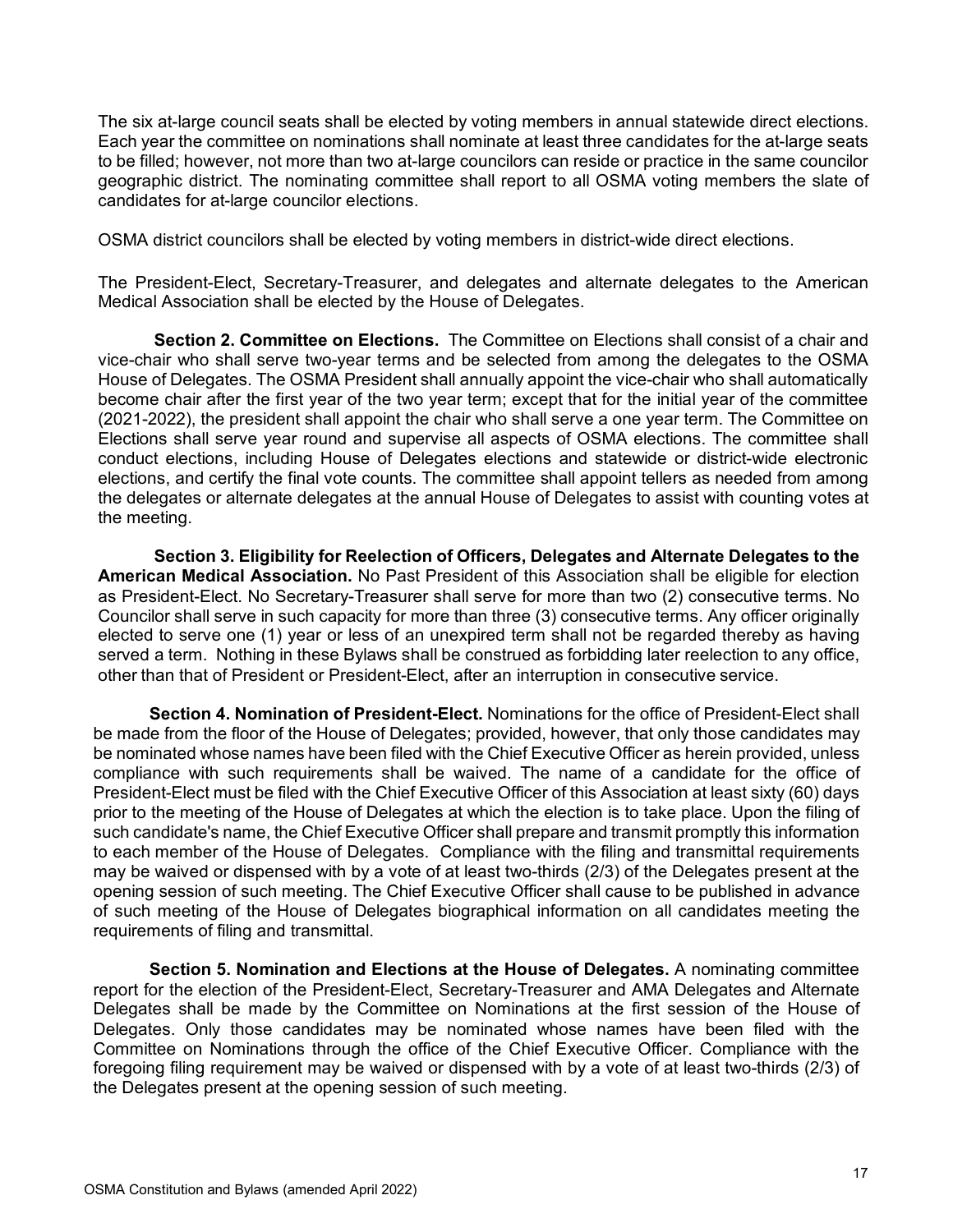**Section 6. Nomination of President-Elect and Secretary-Treasurer and of Delegates and Alternate Delegates to the American Medical Association.** The report of the Committee on Nominations with respect to all elections by the House of Delegates shall be posted or distributed prior to the election. Nominations for the office of President-Elect may be made from the floor at the final session of the House of Delegates. Each nominating speech for any office shall be limited to three (3) minutes. Not more than one (1) speech shall be made in seconding a given nomination and such seconding speech shall be limited to one (1) minute.

**Section 7. Nominations from the Floor.** Nothing in this chapter shall be construed to prevent additional nominations from the floor by Delegates for the office of President-Elect, Secretary-Treasurer and delegates and alternate delegates to the American Medical Association.

**Section 8. Election of President-Elect and Secretary-Treasurer and of Delegates and Alternate Delegates to the American Medical Association.** If there is more than one (1) nominee for an office, the election of President-Elect and Secretary-Treasurer of this Association and of Delegates and Alternate Delegates to the American Medical Association shall be by ballot during the House of Delegates. The Alternate Delegates from the Resident and Fellows Section and the Medical Student Section shall be selected in accordance with the Bylaws of their respective sections.

In the event there is only one (1) position to be filled, the nominee receiving the majority of all votes cast shall be declared elected. In case no nominee receives a majority on the first (1st) ballot, the two (2) nominees receiving the lowest number of votes shall be dropped and a new ballot taken; this procedure shall be continued until there are two (2) nominees remaining. The nominee receiving a majority of all votes cast shall be declared elected.

In the event there is more than one (1) position to be filled from among any number of nominees, a nominee, in order to be declared elected, mustreceive the votes of a majority of those voting, provided, however, that if upon any ballot the number of nominees receiving a majority vote is greater than the number of positions to be filled on such ballot, those nominees (not to exceed the number of positions to be filled on such ballot) receiving the greatest number of votes shall be declared elected. If upon any ballot some, but not all of such positions are filled, a new ballot shall be taken from among all of the remaining nominees; except that the two (2) nominees receiving the lowest number of votes on the previous ballot shall be dropped on each new ballot until there are two (2) more nominees than positions available, after which the nominee receiving the lowest number of votes shall be dropped. On every ballot a nominee, in order to be declared elected, must receive the votes of a majority of those voting, provided, however, that if upon such new ballot the number of nominees receiving a majority vote is greaterthan the numberof positions to be filled on such ballot, those nominees (notto exceed the number of positions to be filled on such ballot) receiving the greatest number of votes cast shall be declared elected. If upon any ballot no nominee receives the votes of a majority of those voting, the two (2) nominees receiving the lower number of votes shall be dropped and a new ballot will be taken; this procedure shall be continued until there are two (2) more nominees than positions available, after which the nominee receiving the lowest number of votes shall be dropped; and this procedure shall be continued until all positions have been filled. No ballot shall be counted if it contains fewer or more votes than the number of positions to be filled or if the ballot purports to cast more than one (1) vote for any nominee. (For example: if upon any ballot the number of positions to be filled is four (4), then each Delegate voting must vote for four (4) of the nominees for such positions.)

**Section 9. Removal from Office.** Any officer of this Association, or any Delegate to the American Medical Association, or any Alternate Delegate to the American Medical Association, may be removed from office, for cause, at any time.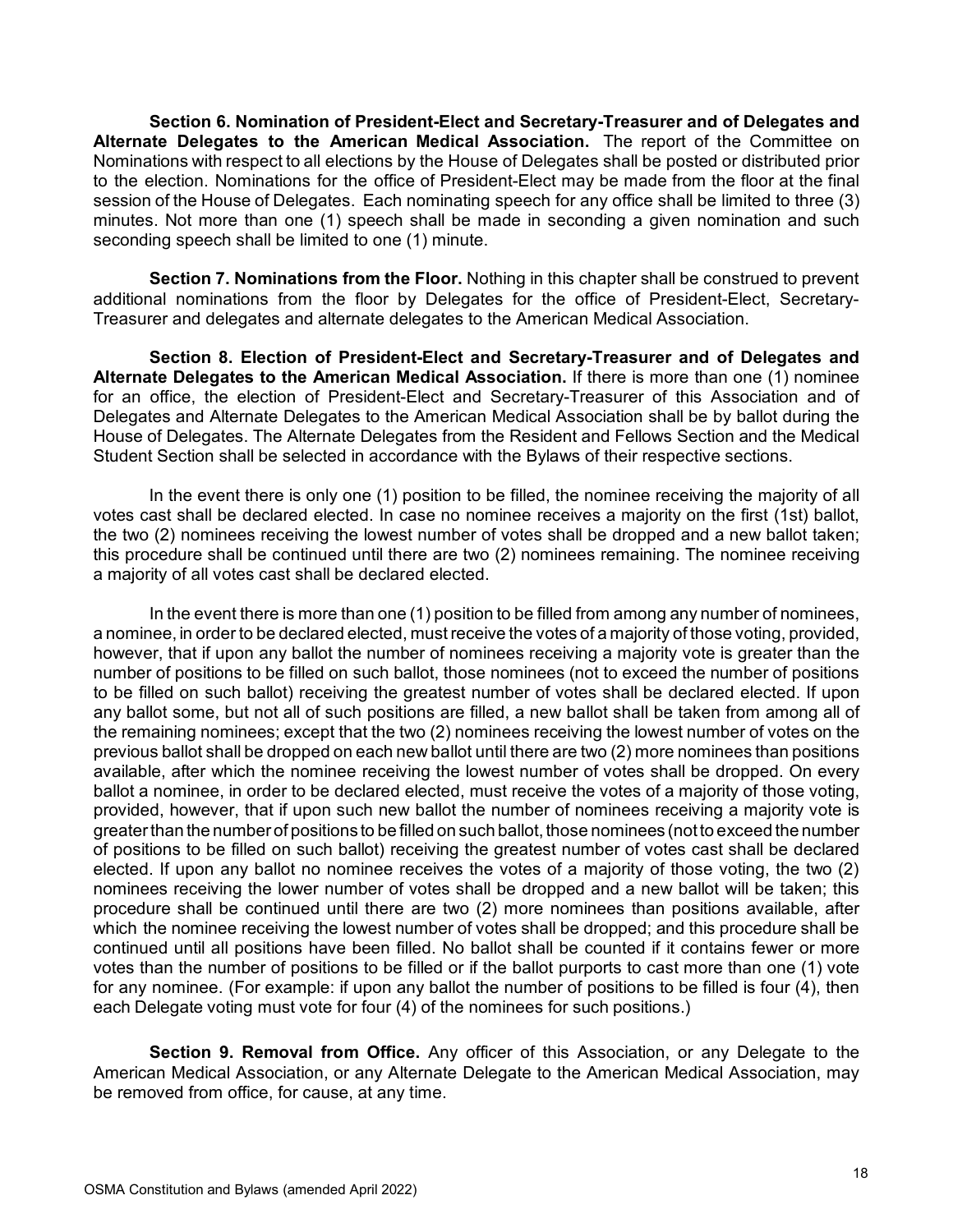Proceedings for the removal from office of an officer of this Association or any Delegate or Alternate Delegate to the American Medical Association shall be commenced by the filing with the Chief Executive Officer of this Association a written complaint signed by not less than sixty (60) Delegates to the House of Delegates of this Association from at least two districts. Such complaint shall name the person sought to be removed, shall state the cause for removal, and shall demand that a meeting of the House of Delegates be held for the purpose of conducting a hearing on the charges set forth in the complaint, and for the purpose of selecting an individual to fill the office which may be vacated by reason of the removal from office of the person sought to be removed.

Within ten (10) days after the filing of such complaint, the Chief Executive Officer shall serve upon the person named in the complaint a true and correct copy of it, together with a written notice specifying the time and place of hearing the charges set forth in the complaint. The Chief Executive Officer shall also mail a copy of the complaint and notice to each Delegate to the House of Delegates of this Association. Service upon the person named in the complaint of a copy of the complaint together with such written notice shall be made by delivering the same personally to the person or by sending the same by certified mail addressed to the person at his/her usual place of residence.

At the hearing upon such charges the person named in the complaint shall be afforded full opportunity to be heard in his/her own defense, to be represented by legal counsel or any other person of his/her own choosing, to cross-examine the witnesses who testify against him/her, and to examine witnesses and offer evidence in his/her own behalf. The House of Delegates shall convene for the purposes of hearing the charges in such complaint, and electing a successor if need be:

(a) on any date during the Annual Meeting of the House of Delegates, provided the date of such Annual Meeting is more than thirty (30) and less than sixty (60) days subsequent to the date of the service of such written notice upon the person sought to be removed; or

(b) at a special meeting called for the purpose of hearing the charges set forth in such complaint. Such special meeting shall be held on a date more than thirty (30) and less than sixty (60) days subsequent to the date of the service of the written notice upon such person sought to beremoved.

A quorum for the purposes of this section shall consist of two-thirds (2/3) of the elected Delegates.

If two-thirds (2/3) of the Delegates of the House of Delegates present and voting by secret ballot vote affirmatively to remove such person from office, such person shall be declared removed from office.

A successor to an office in which a vacancy has been created as a result of the removal from office of any such officer, Delegate or Alternate Delegate shall be elected to serve the balance of the term of such office. All nominations for the office shall be made from the floor. The election of a successor officer, Delegate or Alternate Delegate shall be by a majority of the Delegates present and voting and shall be in accordance with Section 5 of Chapter 5 of the Bylaws of this Association, and with respect to a successor Delegate or Alternate Delegate to the American Medical Association such election shall also be in accordance with Section 5 of Chapter 5 of the Bylaws of this Association.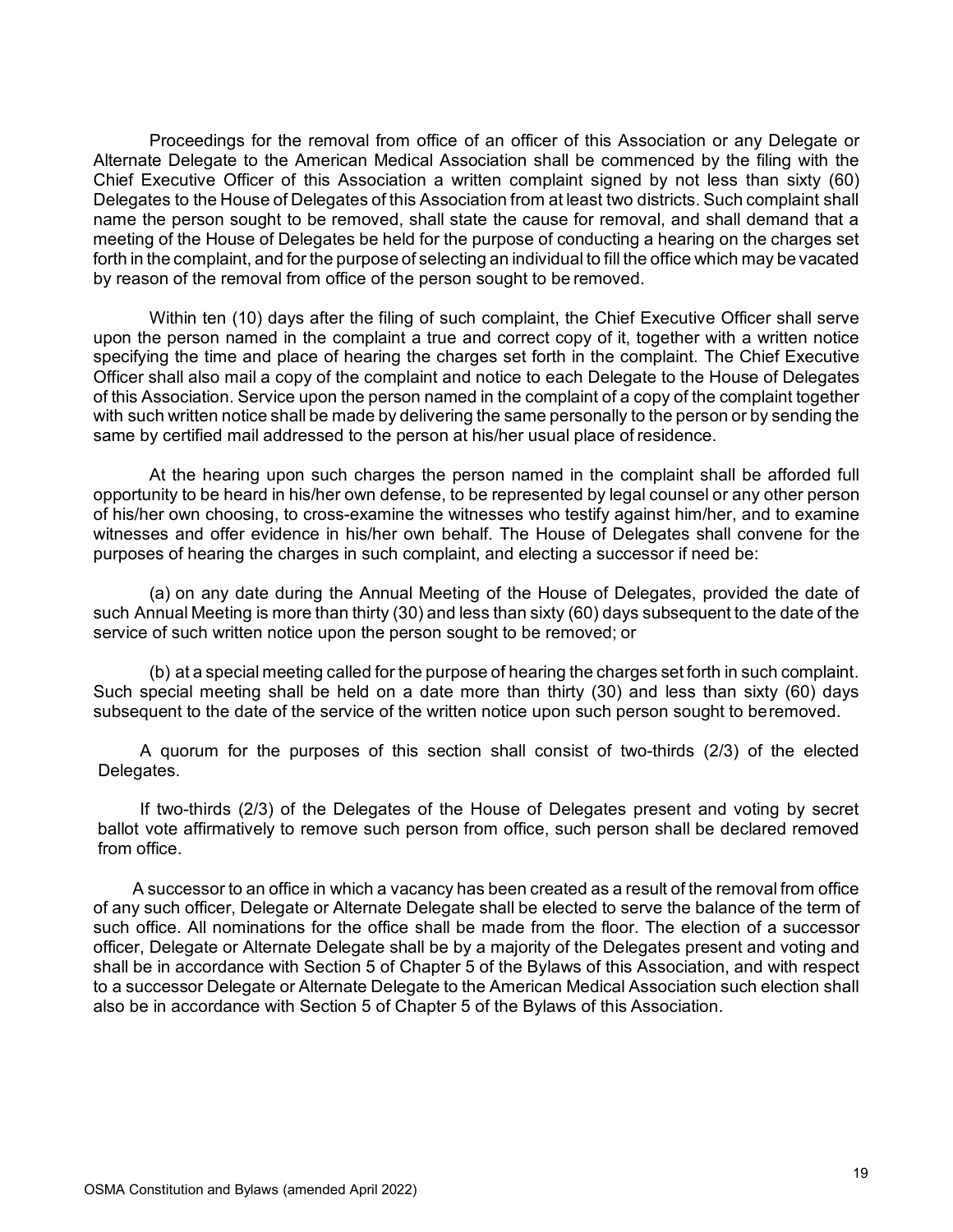# **CHAPTER 7 DUTIES AND TERMS OF OFFICERS AND OF THE CHIEF EXECUTIVE OFFICER**

**Section 1. President.** The President shall act as Speaker of the House of Delegates and shall preside at all general sessions of this Association and sessions of the House of Delegates. The President shall appoint all committees and task forces for the selection of which other provision is not made, shall deliver an annual address at a session of the House of Delegates, shall be Chair of the Council and shall perform such other duties as pertain to an officer of a corporation, and shall be an ex-officio member of all committees and task forces of this Association.

**Section 2. President-Elect.** The President-Elect shall act as Vice-Speaker of the House of Delegates and shall assist the President during meetings of the House of Delegates by performing such functions as the President shall designate while acting as Speaker of the House of Delegates. The President-Elect shall be a member of the Council and an ex-officio member of each standing committee, and of each other committee or task force appointed by the President. The President-Elect shall assume the duties of the President during the temporary absence or disability of the latter. If the office of President shall be declared vacant by Council and the Immediate Past President shall refuse or be unable to fill such vacancy, the President-Elect shall serve as President during the balance of the unexpired term and thereafter during the term for which the President-Elect was elected.

**Section 3. Immediate Past President.** The Immediate Past President shall be a member of the Council for a period of one (1) year immediately following the term of office as President, and during such period shall be an ex-officio member of each standing committee, and of each other committee or task force appointed by the President. If the office of President shall be declared vacant by Council, the Immediate Past President shall succeed to the presidency and complete the unexpired term of such office. The Immediate Past President is responsible for conducting the annual review of the Chief Executive Officer consistent with the policies and procedures of the Council CompensationCommittee.

**Section 4. Secretary-Treasurer.** The Secretary-Treasurer shall receive all funds due this Association from every source. The Secretary-Treasurer shall supervise the deposit and keep the funds of this Association in a bank or banks of deposit approved by the Council. The Secretary-Treasurer shall supervise the accounting for the receipts and expenditures of this Association. The Secretary-Treasurer shall have the duty to make such purchases, sales, leases, acquisitions or dispositions of real and personal property as may be ordered or authorized by the Council and to execute on behalf of this Association, all documents and papers which may be required in connection with any such purchases, sales, leases, acquisitions or dispositions. The Secretary-Treasurer shall supervise the payments of all bills of this Association as authorized by the Auditing and Appropriations Committee and/or the Council. At the expense of this Association, the Secretary-Treasurer shall give bond in such amount as shall be required by the Council.

The Secretary-Treasurer shall be a member of Council and an ex-officio member of the Auditing and Appropriations Committee.

**Section 5. Chief Executive Officer.** The Chief Executive Officer shall be appointed by the Council. The Chief Executive Officer shall be the ex-officio secretary of this Association, of its Council, and of all its committees. The Chief Executive Officer shall be the executive agent of this Association and shall transact its business underthe direction of its Officers. The Chief Executive Officer shall collect dues for membership in this Association and shall remit to the Secretary-Treasurer of this Association all collected dues for membership in this Association.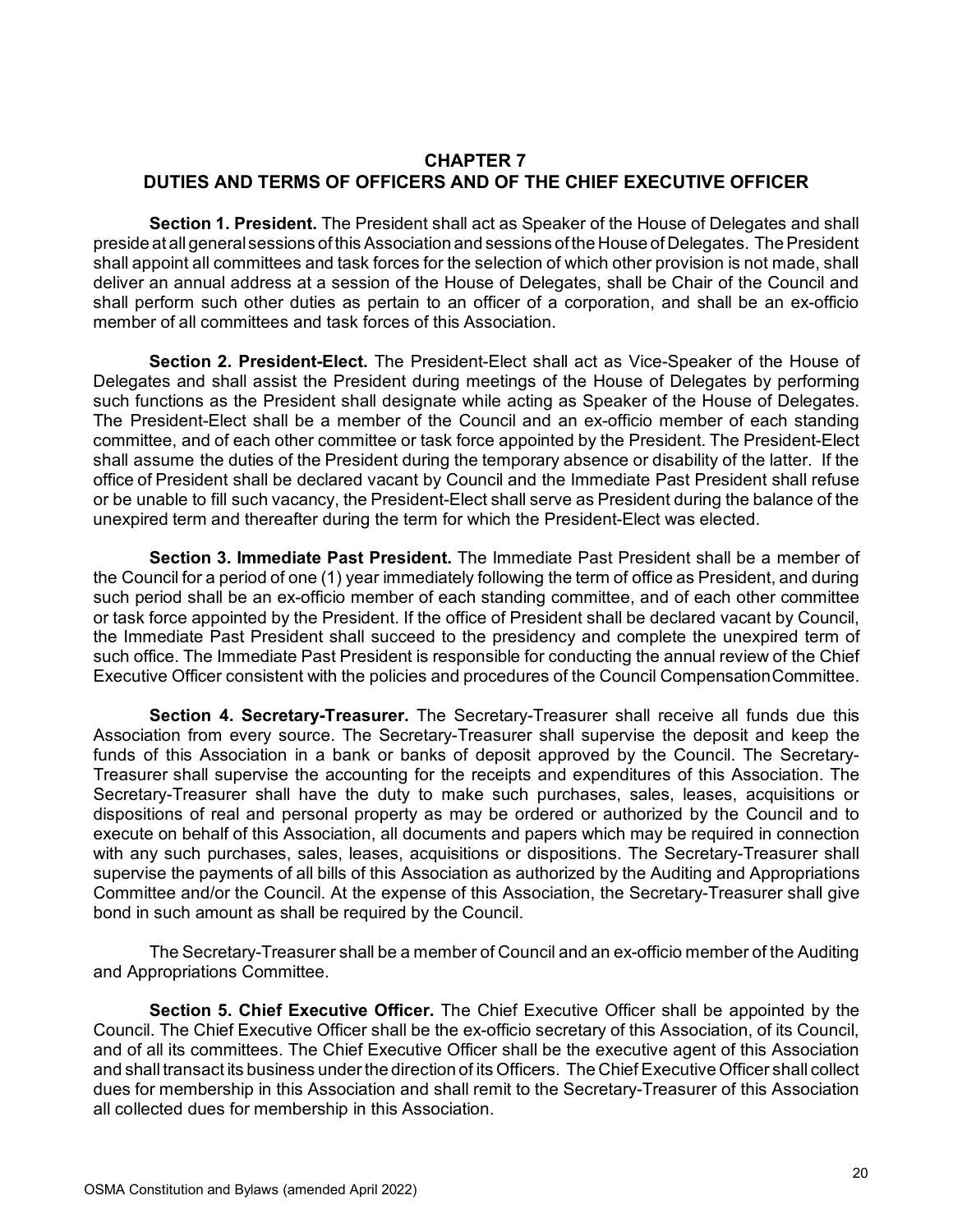The Chief Executive Officer shall be the managing editor and business manager of any publication or communications program of this Association. The Chief Executive Officer shall have charge of the business offices of this Association and may employ, supervise, and discharge such aid as is necessary to accomplish the programs authorized by the Council and the House of Delegates. The Chief Executive Officer shall be the custodian of all books and papers belonging to this Association except those of the Secretary-Treasurer.

The Chief Executive Officer shall provide for the registration of the members at the Annual Meeting and shall provide for reporting the proceedings of the Annual Meeting. The Chief Executive Officer shall conduct the official correspondence, notifying members of meetings, Officers of their election, committees of their appointments and duties, and the Chief Executive Officer shall perform such other duties as may be assigned by the President or the Council. At the expense of this Association, the Chief Executive Officer shall give bond in such amount as shall be required by the Council.

**Section 6. Terms of Officers.** The President shall serve one (1) year and shall be succeeded by the President-Elect. The term of office of the Secretary-Treasurer shall be for three (3) years. The term of office of Councilors shall be for two (2) years. Councilors of the odd-numbered districts shall be elected in even-numbered years and the Councilors of the even-numbered districts shall be elected in odd-numbered years. All these Officers shall serve until their successors are elected and qualified.

For the purposes of this section, the period from one Annual Meeting until the next shall be regarded as one (1) year.

#### **CHAPTER 8 THE COUNCIL**

**Section 1. Powers and Duties of the Council.** The Board of Trustees (referred to herein as "the Council") shall be the executive body of this Association. Between meetings of the House of Delegates, the Council shall have and exercise all the powers and authority conferred on the House of Delegates by the Constitution and these Bylaws. In the exercise of the interim powers thus conferred upon it, the Council shall take no action contravening any general policy which shall have been adopted by the House of Delegates and which is then in effect.

The Council shall have direction of the investment and reinvestment of the funds of this Association.

The Council shall consider all questions involving the rights and standing of members.

The Council shall provide for and superintend the issuance of any publications of the Ohio State Medical Association. It shall have full power and authority to appoint a medical editor or publication board, or both, and make any other provisions for the publication of any publications which in its judgment are feasible including full discretionary power: (1) to promulgate rules and regulations governing any publications; (2) to enumerate and define the powers and duties of the medical editor or publication board, or both; and (3) to fix the terms and conditions of their appointment.

The Council shall have full power and authority to employ a Chief Executive Officer, who need not be a physician or member of this Association. The Chief Executive Officer may employ such other employees as are deemed necessary or advisable.

The Council shall provide such offices for the headquarters of this Association as may be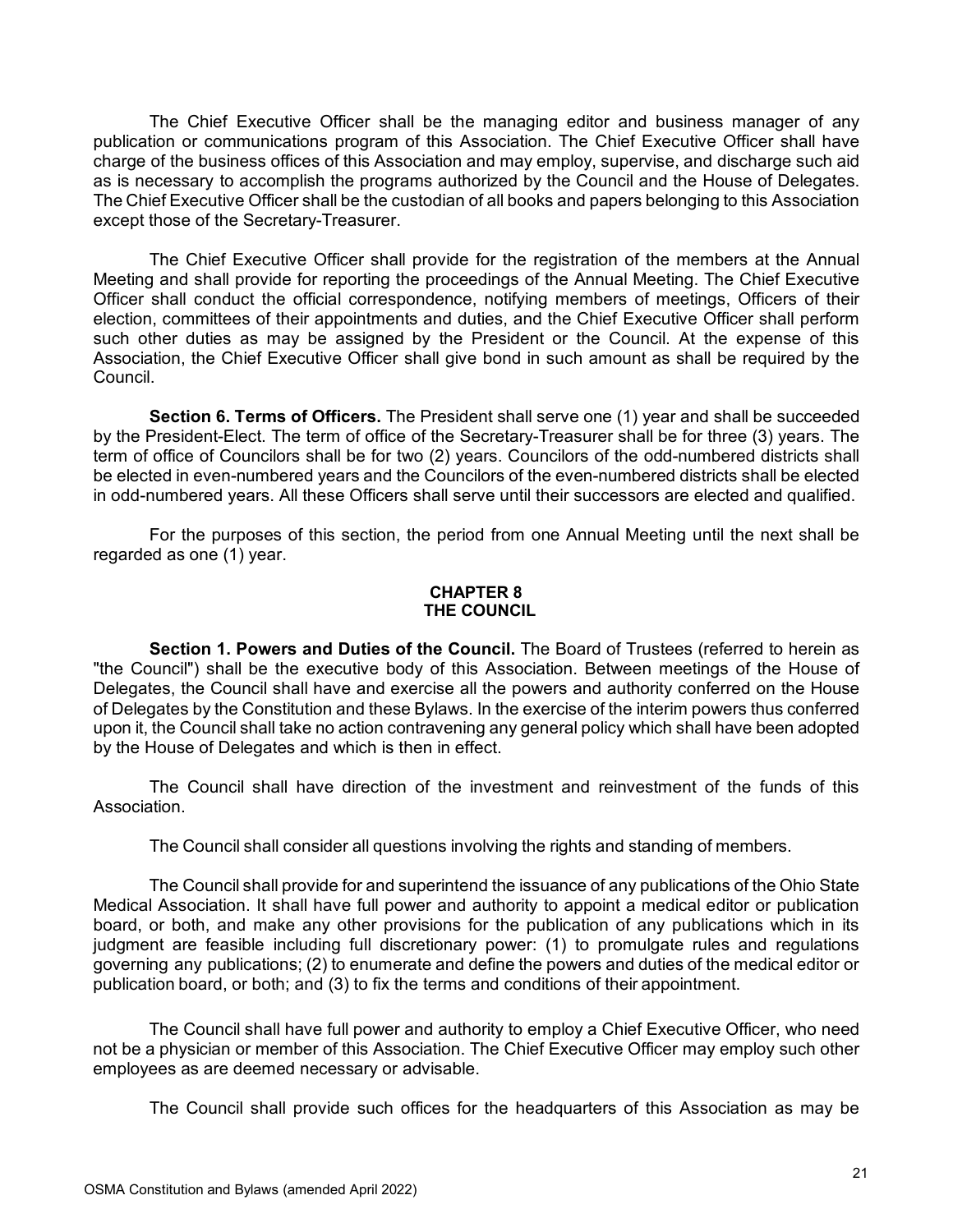required properly to conduct its business.

**Section 2. Council Meetings.** The Council shall hold meetings during the Annual Meeting of this Association and at such other times as necessary, subject to the call of the President or on the petition of three (3) Councilors filed with the Chief Executive Officer.

At least ten (10) days advance notice of meetings shall be published in print or shall be given by use of authorized communications equipment as defined below.

Councilors may attend and participate in all meetings of the Council, including participation by casting any vote that the Councilor is qualified to cast, in person or via the use of authorized communication equipment, if use of such equipment is approved by the Council. Councilors participating in a meeting via authorized communications equipment shall be considered "present" at that meeting for all relevant purposes. Any recorded transmission by authorized communications equipment shall be considered "written" or a "writing" for all relevant purposes stated in the Constitution and Bylaws. The Council shall establish procedures and guidelines for the use of authorized communications equipment for the conduct of Council meetings.

As used in this section, "authorized communications equipment" shall have the same meaning as defined in Article V of the OSMA Constitution.

**Section 3. Publication of Proceedings.** The Council shall cause to be published a summary of its meetings and actions.

**Section 4. Individual Duties of Councilors.** Councilor duties shall be outlined in a councilor handbook and updated annually.

The duties of the Councilor from the Organized Medical Staff Section shall be set forth in the Bylaws of said section. The duties of the Councilor from the Medical Student Section shall be set forth in the Bylaws of said section. The duties of the Councilor from the Resident and Fellows Section shall be set forth in the Bylaws of said section, which shall be approved by the Council. The duties of the Councilor from the Young Physician Section shall be set forth in the bylaws of said section, which shall be approved by the Council.

**Section 5. Auditing and Appropriations Committee.** An Auditing and Appropriations Committee, consisting of three (3) members of the Council shall be appointed by the President, with the consent of the Council, to serve for one (1) year. This Committee shall prescribe the method of accounting and shall audit any and all accounts of this Association. It shall prepare and present annually to the Council a budget providing for the necessary expenses of this Association. The budget, after approval by the Council, shall be published and distributed to the Delegates and Alternate Delegates at least ninety (90) days prior to the Annual Meeting. Any surplus or balance of funds for a given year shall revert to the general fund. The President, the President-Elect, the Immediate Past President and the Secretary-Treasurer shall be ex-officio members of such Committee with full voting rights.

**Section 6. Salaries and Expenses of President, President-Elect, Past-President, Secretary-Treasurer and the Budget.** The stipends of President, President-Elect, Past-President, Secretary-Treasurer and the budget of this Association shall be fixed by the Council. The Auditing and Appropriations Committee may allow the payment of necessary travel and other expenses incurred by the President, President-Elect, Past-President, Secretary-Treasurer and Councilors in the discharge of their duties to this Association.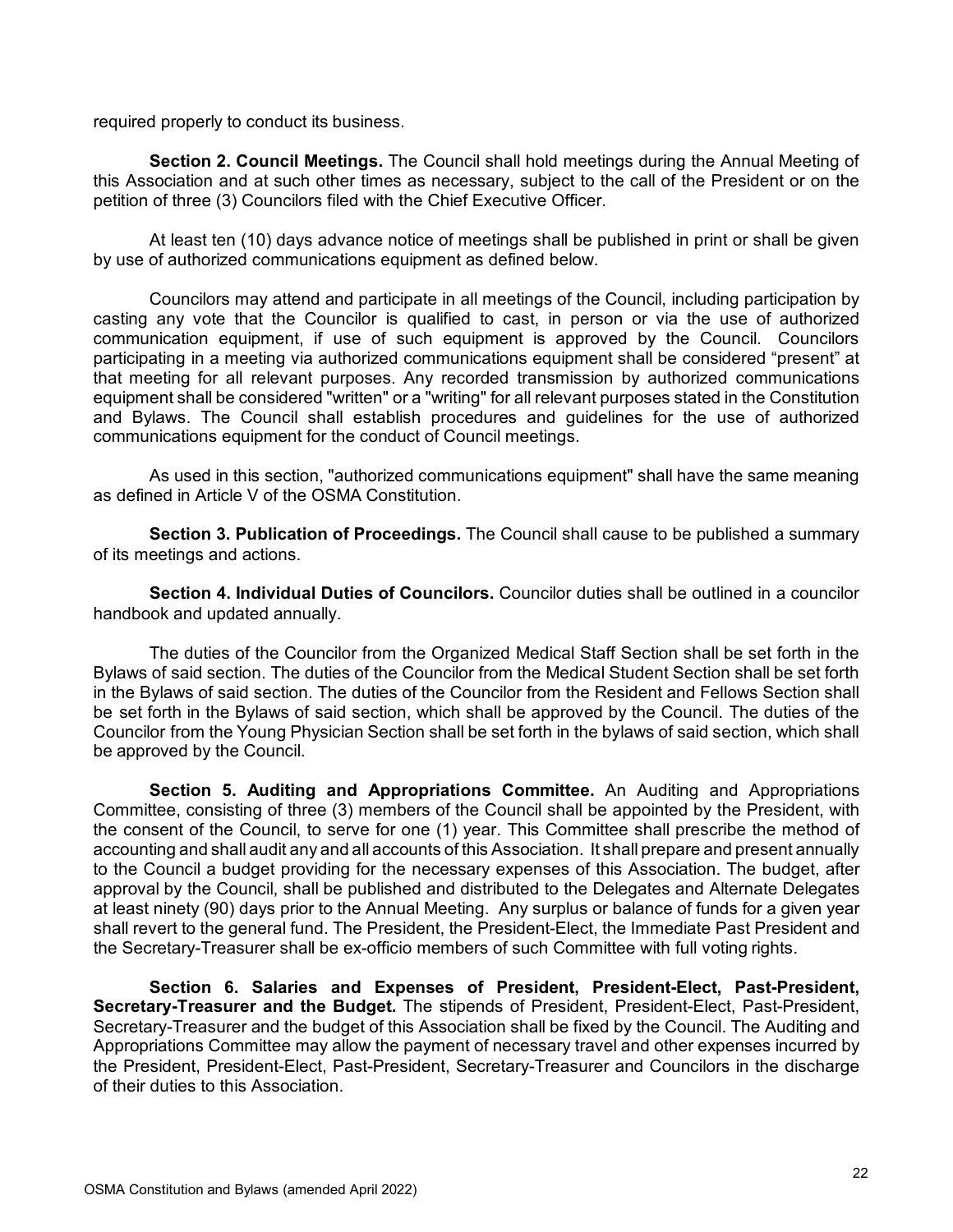**Section 7. Elections and Vacancies.** The Council shall develop rules and procedures for the conduct of statewide and district wide elections. In the event of a conflict between district wide election procedures developed by the Council and the process developed by a councilor district in Chapter 5, Section 12 of these bylaws, the process developed by the district shall be used to conduct elections. Except as otherwise provided by Chapter 6 hereof, the Council shall fill by appointment any vacancy in office occurring in the interval between the Annual Meetings of the House of Delegates or a statewide or district wide election. Any such appointee shall serve until the next district or statewide election or Annual Meeting of the House of Delegates at which time the office shall be filled in the manner provided for in the Constitution and in these Bylaws.

#### **CHAPTER 9 DELEGATES AND ALTERNATE DELEGATES TO THE AMERICAN MEDICAL ASSOCIATION (AMA)**

**Section 1. Organization.** The Delegates and Alternate Delegates to the American Medical Association shall meet annually to nominate and elect a Chair and Vice-Chair of the delegation. The President of this Association shall serve as ex-officio Co-Chair of the delegation.

**Section 2. Duties of the Chair.** The Chair shall act as Co-Chair with the President of this Association at meetings of the delegation. The Chair shall appoint such committees as may be necessary to assist with the work of the delegation. The Chair shall report periodically for the delegation to the Council of this Association. The Chair shall review the delegation handbook annually and shall report any changes to the Council.

**Section 3. Duties of the Vice-Chair.** The Vice-Chair shall perform the duties of the Chair when the Chair is absent or otherwise unable to function.

**Section 4. Duties of American Medical Association Delegation Members.** Delegation member duties shall be outlined in a delegation handbook and updated annually. Members of the Ohio delegation to the American Medical Association are expected to attend all sessions of the AMA House of Delegates and all Ohio AMA delegation functions. Members of the Ohio delegation to the AMA must prepare for each AMA House of Delegates meeting by reviewing materials sent to them and participate in the deliberations of various committees to which they may be assigned.

**Section 5. Terms of Office.** The Chair and Vice-Chair shall serve for a period of one (1) year or until their successors are duly elected and qualified.

**Section 6. Terms of Office for the Resident and Fellows Section and Medical Student Section Alternate Delegates**. The Alternate Delegates selected by these sections shall serve a oneyear term as defined by the Bylaws of their respective sections. The resident/fellow and student Alternate Delegates shall be eligible for re-election so long as status in their respective sections ismaintained.

**Section 7. Retention of Resident and Student Alternate Delegate**. If the total combined number of AMA members of the Resident and Fellows Section and Medical Student Section on December 31 is below one thousand (1,000), then the Resident and Fellows Section and Medical Student Section shall be permitted to retain their Alternate Delegate position for one additional year in order to re-attain a membership of one thousand (1,000) or more AMA resident/fellow and student members. The Resident and Fellows Section and Medical Student Section must also promptly file a written plan of intensified membership development with the Ohio State Medical Association Council.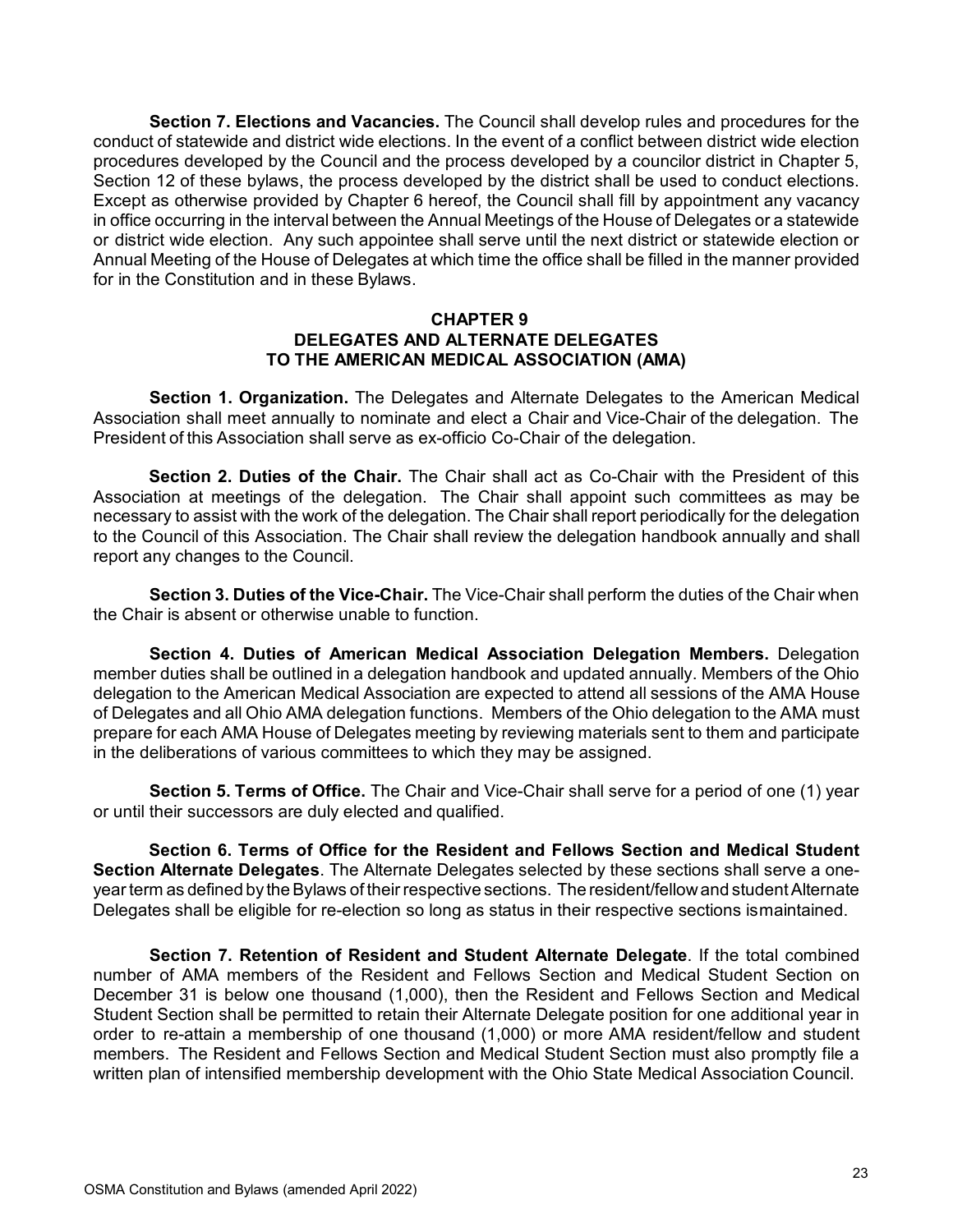#### **CHAPTER 10 COMMITTEES**

**Section 1. Committees.** The standing committees of this Association shall be the Committee on Auditing and Appropriations. All other committees and task forces of this Association shall be appointed by the President.

**Section 2. Appointment.** The President with approval of Council shall appoint the chair and members of each committee and task force.

**Section 3. Duties and Responsibilities of Committees and Task Forces.** Each committee and task force shall consider all items referred thereto by the House of Delegates and the Council. The purpose(s) of each committee and task force shall be prescribed by the Council.

The actions of all committees and task forces shall be subject to the approval of the Council.

#### **CHAPTER 11 ETHICAL PRINCIPLES**

The ethical principles governing the members of the American Medical Association shall govern members of this Association.

#### **CHAPTER 12 RULES OF PROCEDURE**

The deliberations of this Association shall be conducted in accordance with parliamentary usage as prescribed in the then current edition of the American Institute of Parliamentarians Standard Code of Parliamentary Procedure

#### **CHAPTER 13 REFERENDUM**

Within sixty (60) days after a general referendum has been ordered either by the (1) House of Delegates, or at least fifty active members residing or practicing in at least two OSMA districts as prescribed in Article IX of the Constitution, the Chief Executive Officer shall prepare and have printed and mailed by first-class mail or sent by means of authorized communications equipment to each Active Member of this Association an official communication setting forth the following:

(a) The provisions in this Constitution and Bylaws applying to a generalreferendum;

(b) An announcement by the President as to the time set for closing the polls which shall be not less than fifteen (15) days or more than thirty (30) days after the referendum communication of ballots;

(c) The resolution, motion or action submitted to referendum;

(d) A statement of not more than two hundred (200) words prepared by the proposer or proposers of the resolution, motion or action giving arguments in its favor;

(e) A statement of not more than two hundred (200) words giving arguments in opposition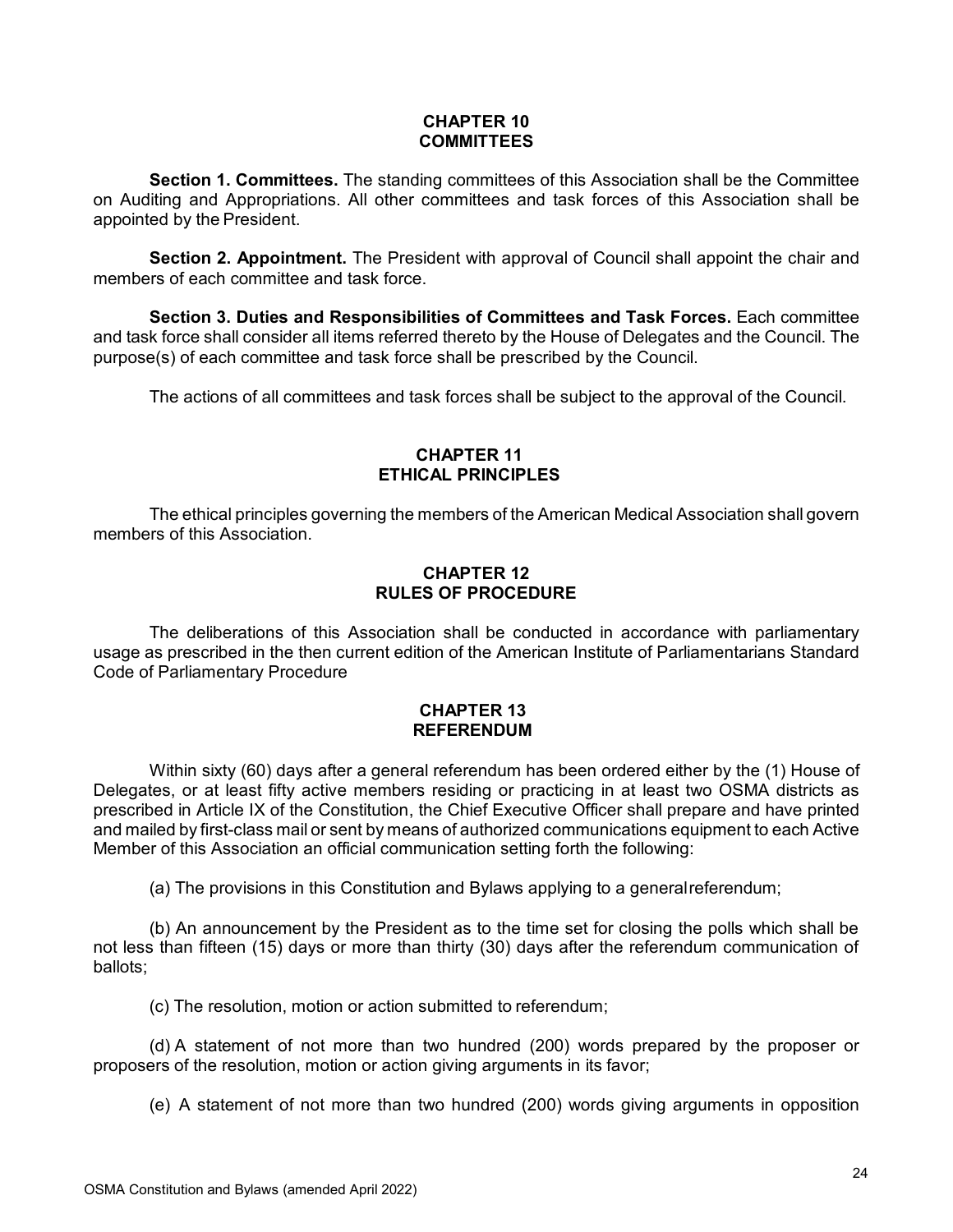prepared by one or more members appointed by the President from among those opposed to the resolution, motion or action;

(f) Instructions for replying and/or completing voting on the resolution, motion or action.

All responses shall be returned or referred to the House of Delegates Committee on Elections.

To be counted by the committee, a ballot shall meet the following requirements:

(a) Either "yes" or "no" must be clearly indicated;

(b) The ballot must be received by the committee in the sealed official reply envelope by firstclass postage or by means of authorized communications equipment or electronic balloting on or before the day set for closing the polls; and

(c) The ballot must be an official ballot mailed or sent by means of authorized communications equipment or electronic balloting to each Active Member.

Within ten (10) days following the time set for closing the polls, the Committee on Elections shall meet at the headquarters office of this Association or by means of authorized communications equipment to open the envelopes containing the ballots and poll the votes in the presence of each other, or consistent with the procedures and guidelines adopted by Council for use of authorized communications equipment or electronic balloting for voting and conduct of meetings, keeping in mind that the referendum is not valid unless participated in by not less than one-half (1/2) of the Active Members of this Association.

The results of the referendum shall be transmitted in writing by the committee to the President immediately after the count has been completed. The President shall announce such results to the members of the Council and publication thereof shall be made to the Active Members.

Except as otherwise provided in Article IX of the Constitution of this Association, a resolution, motion or action receiving a majority of the votes cast in a valid referendum, shall be declared adopted, carried or ratified, as the case may be, and the same shall become effective fifteen (15) days after the results of the referendum have been published.

As used in this section, "authorized communications equipment" shall have the same meaning as defined in Article V of the OSMA Constitution.

#### **CHAPTER 14 INDEMNIFICATION**

**Section 1. Indemnification.** In the event that any person who was or is a party or is threatened to be made a party to any threatened, pending or completed action, suit or proceeding, whether civil, criminal, administrative or investigative, seeks indemnification from this Association against expenses (including attorney fees), and in the case of actions other than those by or in the right of this Association, judgments, fines and amounts paid in settlement, incurred by him or her in connection with such action, suit or proceeding by reason of the fact that such person is or was a member of the Council, an officer, or a member of any committee or commission of this Association, or is or was serving at the request of this Association as a trustee, director, officer, employee, agent or a member of a committee or commission of another corporation (domestic or foreign, nonprofit or for profit), partnership, joint venture, trust or other enterprise, then, unless such indemnification is ordered by a court, this